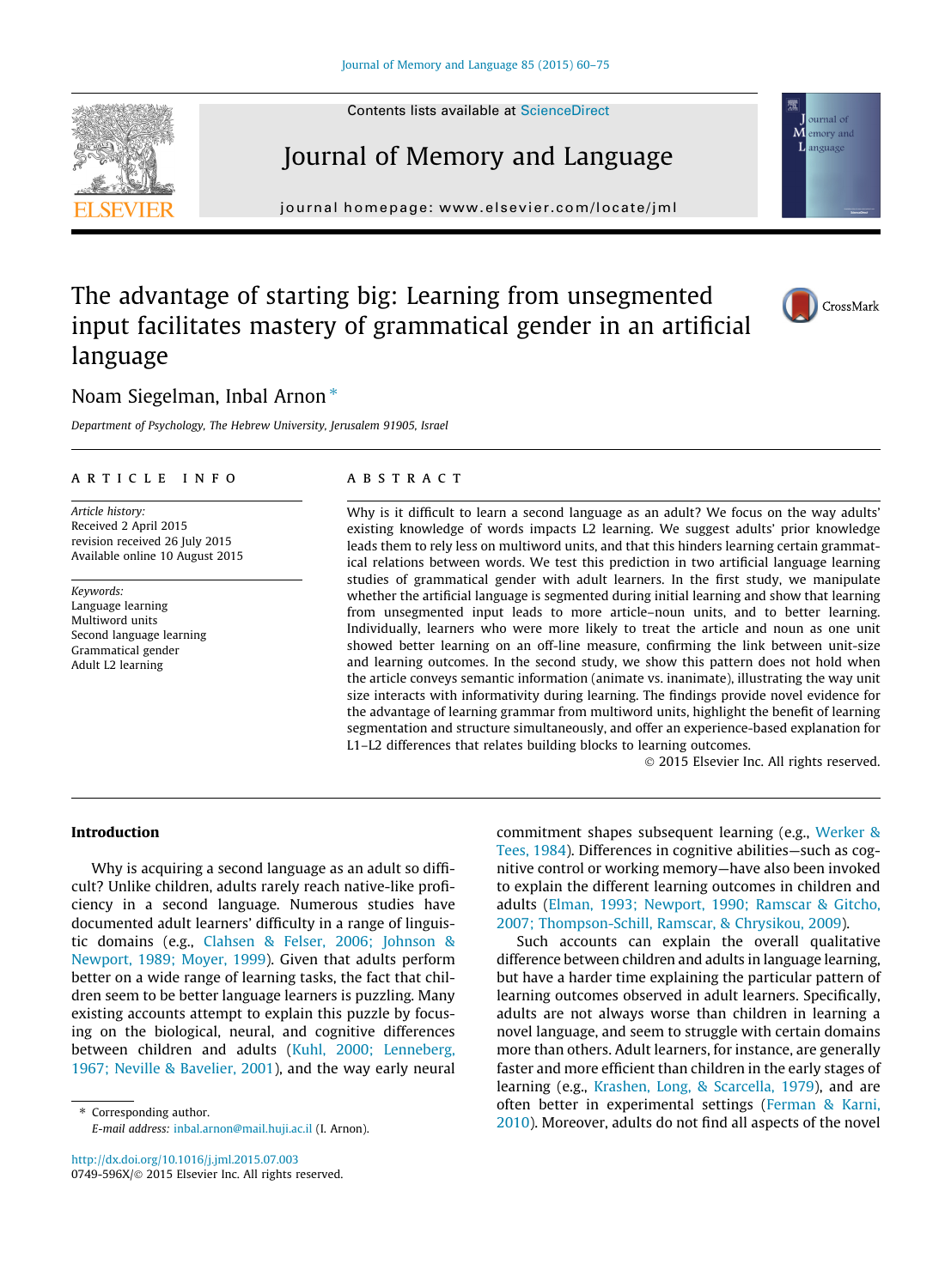language equally hard: vocabulary and word order are learned with more ease than morphological and syntactic regularities (e.g., [DeKeyser, 2005](#page-14-0)). Even within morphosyntax, certain relations are harder to master than others: domains such as grammatical gender, article use, and classifiers pose difficulty even for highly proficient adult speakers ([Johnson & Newport, 1989\)](#page-14-0), including those classified as near-native ([Sorace, 2003\)](#page-15-0). The currently unresolved challenge is to link specific learner characteristics to the particular learning outcomes we see in adult L2 learners. That is, to explain what adults will find particularly hard, and why.

In this paper, we approach this language-learning puzzle by focusing on an additional factor that may affect L2 learning: the effect of experience and existing knowledge on learning outcomes. We focus in particular on the way adults' existing knowledge of words influences the linguistic units they learn from – their early building blocks – and how those early units shape subsequent learning. That is, we ask how adult's prior knowledge impacts the units they focus on and attend to in learning a novel language. Learners are affected by the properties of their L1 when learning a second language: for better and worse, L1 knowledge changes how a novel language is processed by adult learners. Recent studies using artificial languages illustrate such effects: L1 phonotactics impact how learners segment a novel speech stream ([Finn & Hudson Kam, 2008; Toro, Pons, Bion, & Sebastiá](#page-14-0) [n-Gallés, 2011](#page-14-0)), which in turn affects morphological learning ([Finn & Hudson Kam, 2015\)](#page-14-0). On the positive side, having certain properties in your L1 (e.g., tone) can enhance learning of similar relations in a novel language ([Onnis & Thiessen, 2013; Wang & Saffran, 2014\)](#page-15-0).

These studies show how the specific content of L1 influences L2 learning. Here, we focus on a broader 'burden' that adults bring to the task of learning a second language: their knowledge of words. Unlike infants – who are born into a ''blooming, buzzing confusion" (William [James,](#page-14-0) [1890\)](#page-14-0) and have to discover the different units of language – adults already know that words exist. This knowledge, we suggest, impacts the linguistic units adults attend to and use in learning a novel language. In particular, we propose that adults' existing knowledge of words leads them to rely less on multiword units in learning a second language, and that this hinders learning certain grammatical relations by reducing the strength of the association between the linguistic elements in question (we elaborate on this below; see [Arnon & Ramscar, 2012](#page-14-0), for details). If some of adults' difficulty is related to the units they attend to and learn from, then manipulating their input in a way that affects these units should lead to changes in learning outcomes. In particular, manipulating adults' early experience in a way that directs their attention to multiword units should enhance learning in certain domains, but not others (as will be detailed below).

This proposal diverges from commonly held assumptions in several ways. First, it focuses on the role of existing knowledge about language in general on L2 difficulty, rather than on knowledge of specific L1 properties. Second, it predicts a link between early building blocks – the linguistic units used during learning – and specific L2 outcomes, and in doing so, it tries to offer an explanation for why adults struggle more with certain aspects of the novel language compared to others. Third, it assumes that multiword units are building blocks for language, that is, that speakers are sensitive not only to the properties of sounds, morphemes and words (the linguistic elements traditionally seen as building blocks of language), but also to those of multiword sequences. This idea has been gaining theoretical and empirical support in recent years. The assumption that multiword units are integral units of language follows from single-system models of language, where all linguistic experience – sounds, words, multiword sequences – is processed by the same cognitive mechanisms (e.g., [Bybee, 1998; Christiansen & Chater, 2015;](#page-14-0) [Elman, 2009; McClelland, 2010](#page-14-0)). Such models predict that speakers will be sensitive to distributional information computed at multiple granularities (between sounds, words, and sequences of words) and draw on units of varying sizes in language. Accordingly, there is growing empirical evidence illustrating the parallels in processing words and larger sequences, and showing that children and adults are indeed sensitive to the distributional properties of multiword units in learning and processing (e.g., [Arnon & Cohen Priva, 2013; Arnon & Snider, 2010;](#page-14-0) [Bannard & Matthews, 2008; Reali & Christiansen, 2007;](#page-14-0) [Tremblay & Baayen, 2010](#page-14-0)). Finally, this perspective on L2 difficulty has the advantage of looking at something that can be manipulated: while we cannot undo the way a brain or mind have developed, we can influence the units adults attend to in learning a novel language.

We examine this proposal by looking at adult learning of grammatical gender in an artificial language learning (ALL) paradigm. Specifically, we use this paradigm to experimentally manipulate whether adults' early experience with a novel language is segmented (leading to more single word units) or unsegmented (leading to more multiword units). A previous study provided initial support for the idea that learning from multiword units can facilitate mastery of certain grammatical relations between words, such as the association between articles and nouns in languages with grammatical gender ([Arnon & Ramscar,](#page-14-0) [2012,](#page-14-0) described in detail in the next section). In the current paper, we significantly expand and qualify this proposal. We provide novel, and more direct evidence for the role of multiword units in learning, while also showing that learning from larger units is beneficial for learning certain grammatical relations, but not others. Together, the studies offer an experience-based theory of the relation between adult's units of learning and their learning outcomes that aims to capture and predict the particular profile of learning outcomes observed in the literature.

# Grammatical gender as a case study

Grammatical gender is a system found in many languages. It assigns all nouns (including inanimate ones) to noun classes, usually marking neighboring words for agreement [\(Corbett, 1991](#page-14-0)). In Spanish, for instance, articles have to agree in gender with the noun, while in Hebrew only verbs and adjectives carry gender agreement. The assignment is arbitrary in the sense that the same object can be assigned a different gender in different languages.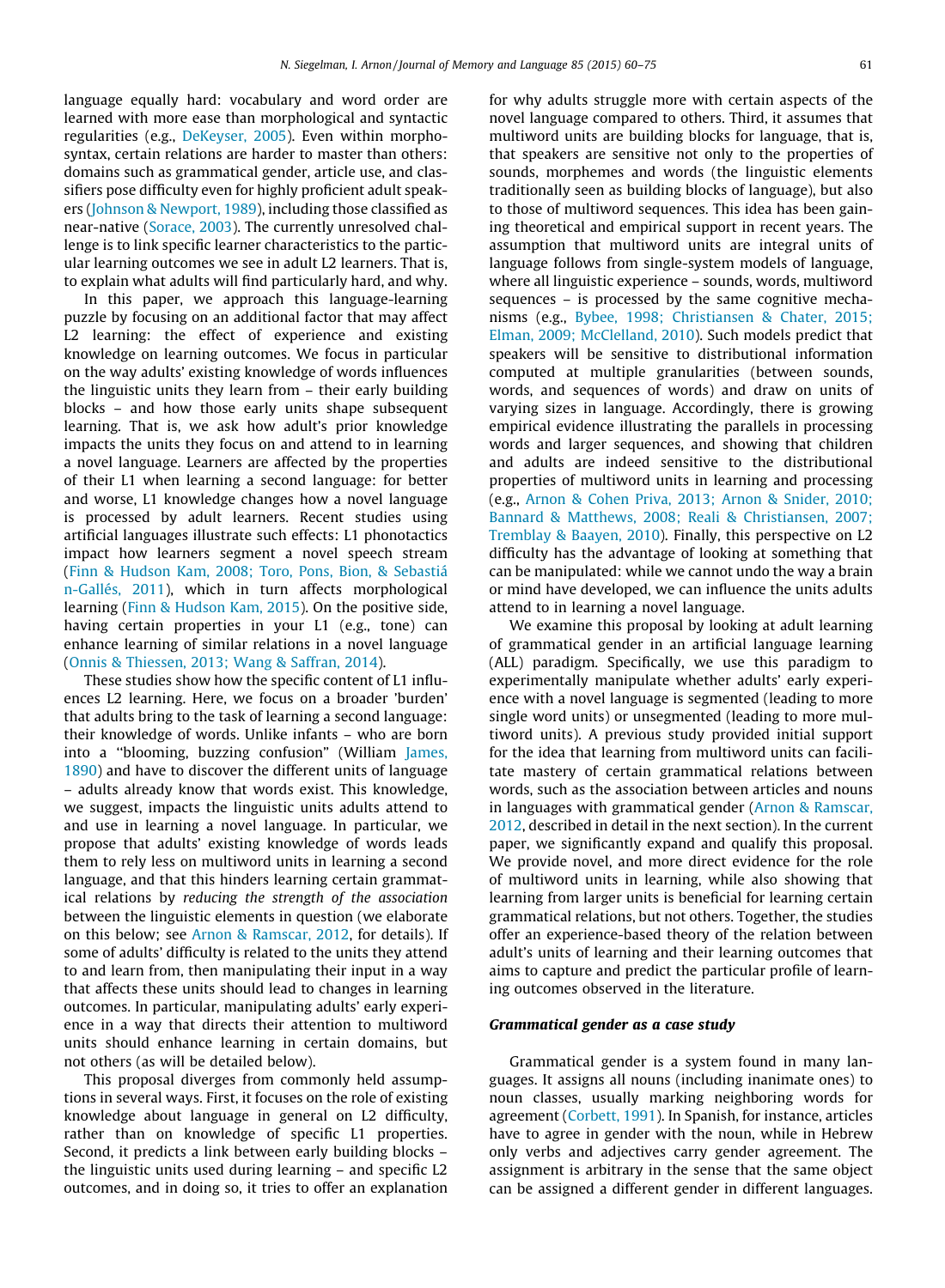In languages that mark gender, knowing a noun's gender is essential for correct sentence construction.

Grammatical gender agreement provides a fruitful domain to study the effect of multiword building blocks on learning outcomes since learning differs markedly between native speakers and L2 learners. While children master this system relatively early ([Lew-Williams &](#page-14-0) [Fernald, 2007; Slobin, 1985\)](#page-14-0), adult learners struggle with it even after extensive exposure (e.g., [Lew-Williams &](#page-15-0) [Fernald, 2010; Scherag, Demuth, Roesler, Neville, &](#page-15-0) [Roeder, 2004\)](#page-15-0). L2 learners also differ from native speakers in their ability to use the gender information conveyed by the article predictively. While native speakers (including young children) can use the article to guide lexical access – they anticipate a feminine noun following a feminine article (e.g., [Dahan, Swingley, Tanenhaus, & Magnuson,](#page-14-0) [2000; Lew-Williams & Fernald, 2007; Van Heugten & Shi,](#page-14-0) [2009](#page-14-0))—non-native speakers do not show these effects [\(Dussias, Valdes Kroff, Guzzardo Tamargo, & Gerfen,](#page-14-0) [2013; Lew-Williams & Fernald, 2010\)](#page-14-0). Generally speaking, L2 learners seem to treat the article and noun as a less cohesive unit: they have more difficulty selecting the correct article in production and cannot use it to facilitate noun recognition.

#### Learning grammatical gender from multiword units

Why do L2 learners have such difficulty in learning the association between the article and the noun? We hypothesize that this has to do with their smaller reliance on multiword units [\(Arnon & Ramscar, 2012\)](#page-14-0). One can imagine two ways of learning the article–noun pairing. In the 'adult-like' way, learners' existing knowledge of words leads them to treat the article and noun as two separate units. They start out by associating the object, say 'hand' with its label mano (hand in Spanish), and only later learn that it is a feminine noun and must therefore appear with the feminine article 'la'. In the 'child-like' way, learners – who are learning segmentation and meaning simultaneously – initially associate the entire article–noun sequences 'la-mano' with the object (hand), and then learn, over time, that the two elements can appear separately. Importantly, we predict that the 'child-like' way of learning leads to a greater association between the article and the object (hand), which will lead to better learning of the article–noun pairing.

In a recent study, [Arnon and Ramscar \(2012\)](#page-14-0) explored this idea computationally and experimentally. The learning advantage of the 'child-like' way was formalized within the framework of error-driven learning, specifically using the concept of blocking (Kamin,  $1969$ ).<sup>1</sup> In these theories, prior learning can block the learning of later information by making it redundant: when an existing cue fully predicts a response, introducing a new cue will not add information, and will consequently make it harder to learn the association between the novel cue and the response (see [Ramscar](#page-15-0) [et al., 2010; Ramscar et al., 2013](#page-15-0)). In the case of grammatical gender, the initial association between the noun-label and the object in the 'child-like' way will block later learning of the association between the article and the object (the article does not add information about the object), and reduce the association between the article and the noun. In the 'adult-like' way, in contrast, the initial association between the article–noun sequence and the object will be preserved, even after they are dissociated (see paper for full details). This framework makes two clear predictions (a) that having adults learn from larger units (making them be more 'child-like') will lead to better learning of the relation between the article and the object when that relation is arbitrary (as in many grammatical gender systems), and (b) that this advantage will disappear when the article itself adds information about the object, that is, when it carries semantic information.

The first prediction was tested by looking at adult learning of grammatical gender in an artificial language and manipulating learners' early input in a way that increased initial unit size [\(Arnon & Ramscar, 2012](#page-14-0)). As predicted, participants who were exposed first to a block of full sentences (including the article–noun sequence) and then to a block of single nouns showed better learning of the article–noun pairing compared to participants who were exposed first to nouns and only then to full sentences: they were better at selecting the correct article in a forced-choice task, and better at producing the correct article for a given noun. Even though both groups had received exactly the same input (just in different order), the sentence-first group showed better learning. Similar results were obtained in simulated acquisition of the language using a [Rescorla & Wagner, 1972](#page-15-0) model: despite equal exposure, the association between the article and object was better when exposed first to full sentences.

These results provide preliminary evidence for the effect of existing knowledge and early experience on learning outcomes: they show that early exposure to larger units (full sentences, including the article–noun sequence) leads to better learning of grammatical gender in adult learners. However, they have one major limitation: since the units learners used were not directly evaluated during learning, the study cannot establish a direct link between the size of early building blocks and learning outcomes. Put differently, we do not know if participants in the sentence-first condition showed better learning because they were more likely to treat the article and noun as a single unit. Moreover, because the full sentences contained cues to word segmentation (there were pauses between words), it is possible that participants in both conditions segmented the speech stream into words from the start. The previous study also did not test the second prediction made by this framework: that the learning advantage will be found only in cases when the article does not carry semantic information.

 $1$  Note that this learning advantage can be formally captured in several other modeling approaches, including Bayesian and connectionist frameworks. However, discriminative learning models like the one presented here have been successfully applied in recent years to both L1 and L2 learning ([Arnon & Ramscar, 2012; Ellis, 2006; Ellis & Sagarra, 2010;](#page-14-0) [Ramscar, Yarlett, Dye, Denny & Thorpe, 2010; Ramscar, Dye, & McCauley,](#page-14-0) [2013; Ramscar, Dye, Popick, & O'Donnell-McCarthy, 2011](#page-14-0)) and seem particularly well-suited to capture the way early unit size affects what is subsequently learned through interference, blocking and other mechanisms.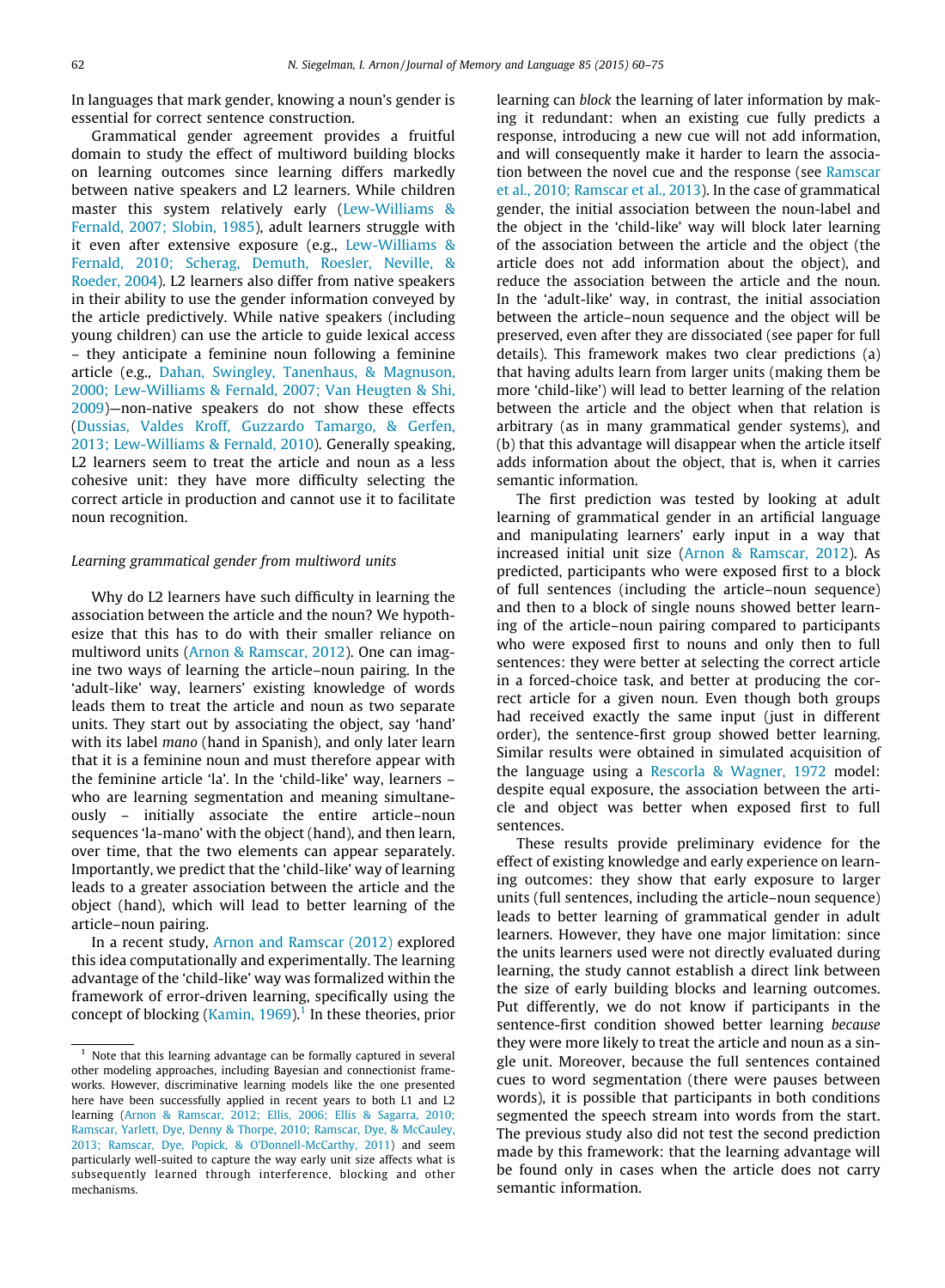# The current study

The current study will extend and qualify the theoretical proposal outlined above in several important ways: (a) by demonstrating a more direct relation between the use of multiword units during learning and better learning outcomes, (b) by showing how individual differences in the tendency to extract multiword units affects learning of grammatical relations, and (c) by showing this effect is limited to cases where the article does not carry semantic information. Experiment 1 will address the possible shortcomings of previous work by providing a better and more direct manipulation of unit size, and, more importantly, by introducing a new online measure of unit size, which allows us to identify the units learners used during learning. Using this measure we can both (1) validate the manipulation to see whether there is a difference in unit size between the conditions, and (2) extend the findings to show a direct relation between unit size and learning outcomes: at the individual level, we predict that more reliance on multiword units will lead to better learning.

Experiment 2 will test a novel prediction about the limits of the multiword advantage by asking whether learning from multiword units helps also when the division of nouns into noun classes is not arbitrary, but rather semantic (as in animate–inanimate systems). We use the exact same language as in Experiment 1 to assess learning when the article distinguishes between animate and inanimate nouns. Our account predicts that learning such relations will not be facilitated by greater reliance on multiword units, because the article in this case carries semantic information about the object, and is consequently predictive of it. Put differently, the benefit of learning from multiword units will disappear when there is a stronger (semantic) cue available to map the article to the object. In terms of blocking, the association between the article and the object will not be blocked by an earlier association between the noun and the object. Together, the studies serve to expand and qualify the role of multiword units in learning, and the effect of early units on learning outcomes. They illustrate when multiword units are and are not advantageous in L2 learning, and demonstrate the power of asking—given very simple assumptions about how learning takes place—how basic features of prior knowledge exert a profound influence on learning outcomes.

#### Experiment 1

This study is modeled on the language used by [Arnon](#page-14-0) [and Ramscar \(2012\)](#page-14-0) with several important modifications. Instead of comparing sentences-first learning to wordsfirst learning, we introduce two novel conditions that both involve exposure to full sentences. The difference between the conditions is in the degree to which early stimuli are segmented into words and, consequently, how likely learners are to extract word vs. multiword units. In the unsegmented-first condition, participants are exposed first to unsegmented sentences (with no pauses between words) and only then to segmented sentences (with pauses

between words). We compare this to a condition where participants hear segmented sentences first (with pauses between words), and only then unsegmented stimuli. By the end of the study, participants in both conditions heard exactly the same input, just in a different order. After training, we assess learning using a forced-choice task and a production task, both of which test participants' knowledge of the article–noun pairings (the learning measures are identical to those used in [Arnon & Ramscar, 2012\)](#page-14-0). If learning segmentation and structure simultaneously results in more multiword units, and if this leads to better learning, we should see better outcomes in the unsegmented-first condition, despite the additional burden of having to segment and learn structure at the same time.

Importantly, we introduce a new measure of building blocks/segmentation by asking participants to type in the stimuli they heard during learning. This measure allows us to see if participants treat the article and noun as one unit or two in the course of learning, and to test several predictions. First, if early exposure to unsegmented speech leads to more multiword units, there will be more article– noun 'words' produced by subjects in this condition. Second, if multiword building blocks lead to better learning, then participants who were more likely to treat the article and noun as one unit should show better learning of the pairing between them. Confirmation of these two predictions would provide novel evidence for the link between unit size and learning of grammatical relations, and for the relation between building blocks and learning outcomes more generally.

# Method and materials

#### **Participants**

Forty-four students at the Hebrew University (25 females and 19 males) participated in the study for course credit or payment. Their age ranged from 19 to 37 (mean age 25.9). Subjects were all native Hebrew speakers, with no history of speech, reading or hearing disability, ADD or ADHD. Subjects were randomly assigned to one of the two conditions, segmented-first or unsegmented-first (22 participants in each).

#### Materials

The artificial language had 12 novel labels for concrete nouns, 2 articles (fo and se), and a carrier phrase (osferpel-ti, see the Appendix A for item list). All objects had high-frequency, early-acquired Hebrew labels. The nouns were divided into two ''classes" and each noun only appeared with one article. Hebrew has grammatical gender, though there is no gender agreement with articles, unlike in our artificial language. To ensure that learning is not affected by the gender of nouns in Hebrew (the L1), the two noun 'classes' were matched on the gender of the nouns in Hebrew: each had an equal number of masculine and feminine nouns. There were no semantic or phonological cues to class membership – the only cue was distributional (which article the noun appears with). All noun labels were two syllables long. All objects had high frequency labels in Hebrew, were all concrete, and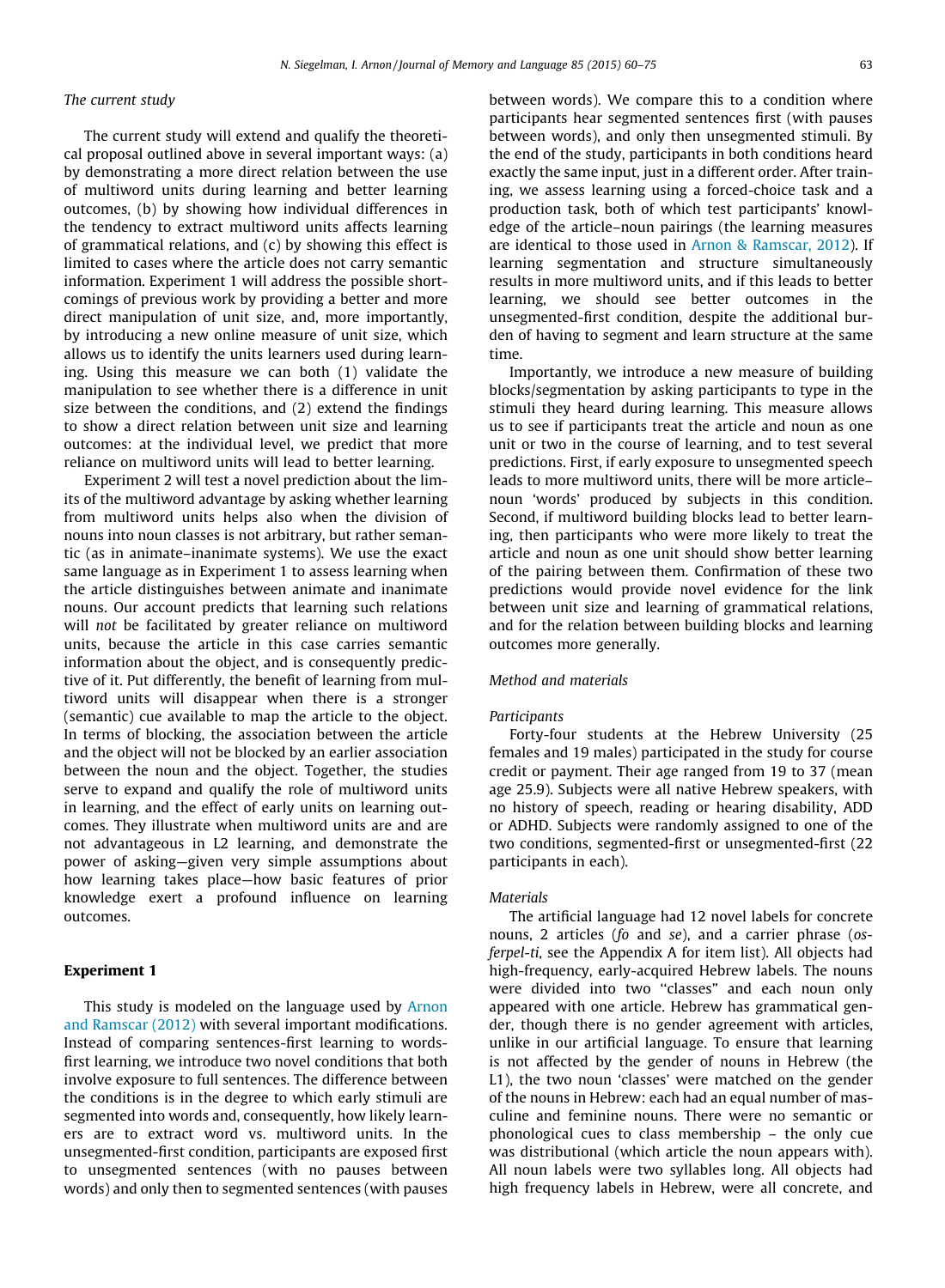all had early-acquired labels (Based on the English Age-of-Acquisition Bristol norms, [Stadthagen-Gonzalez &](#page-15-0) [Davis, 2006,](#page-15-0) which have recently been validated crosslinguistically, [Luniewska, 2014\)](#page-15-0). The artificial language had a fixed word order: articles always followed the carrier phrase and preceded the nouns (see example 1).

| $(1)$ os ferpel ti | fo      | etkot |
|--------------------|---------|-------|
| carrier phrase     | article | noun  |

A female Hebrew speaker recorded the carrier phrase, the articles, and the nouns separately. The elements were synthesized to a frequency of 170 Hz to remove possible prosodic cues to word boundaries, and concatenated using Praat ([Boersma, 2001](#page-14-0)) to create the full sentences for the two conditions. The same recorded token of each noun, article and carrier phrases was used throughout the experiment. The duration of the two articles was identical to ensure they were equally prominent. Segmented sentences had a 250 ms pause inserted between each element (one pause between the carrier phrase and the article, and one between the article and the noun-label) while unsegmented sentences had no pauses between the elements.

In addition to the experimental items, a second set of phrases was constructed to serve as a distractor block between training and testing in order to ensure that the last block before testing was identical in the two conditions. This ''distractor block" had the same carrier phrase, but had six different objects, referred to using different nouns, and two different articles (tid and gob). The stimuli for this set were recorded by a male speaker, making it easy to distinguish between the test language and the distractor block. Unlike the test language, the mapping between articles and nouns was not consistent and each noun could appear with both articles. Note that all the objects, noun-labels and articles in the distractor block were different from the ones used in the test language, in order to minimally interfere with learning.

### Procedure

The experiment was divided into two parts: learning trials and test trials. Participants were told they would be learning a novel language by seeing pictures and hearing their description in that language. The experiment lasted around 25 min (training: 15–20 min; testing: 5–7 min). Participants were instructed to listen carefully as they would later be tested on the language they just heard. They were also told they would periodically be asked to type in the last sentence they heard.

Learning trials. [Fig. 1](#page-5-0) presents the learning procedure in the two conditions. As can be seen, participants in the two groups were exposed to the same stimuli, but in a different order. Participants in the unsegmented-first condition heard unsegmented sentences first while participants in the segmented-first condition heard segmented sentences first. Overall, participants heard 120 sentences during learning: 60 segmented and 60 unsegmented (each of the 12 nouns was repeated five times in each condition). Segmented sentences had 250 ms pauses between words while unsegmented sentences had no pauses between words. Each sentence type (segmented and unsegmented) appeared in a separate block – the only difference between the conditions was which block appeared first. Following the two learning blocks, participants in both conditions were exposed to a distractor block with 36 sentences (six novel objects, each repeated six times). The distractor block was introduced to control for any recency effects in testing, and ensure that the last block before testing was identical in the two learning conditions.

Typing trials. On fifteen trials in each block, participants were instructed to type the last sentence they heard (total of 30 typing trials over the two blocks). The serial position of typing trials in each block was the same for all participants (taken from a pre-generated sequence of 15 position that did not allow more than two typing trials in a row). However since stimuli presentation was randomized across participants, each participant typed in different sentences. Responses were recorded and later coded by a researcher blind to experimental condition. Responses were coded according to whether the article and noun were typed as one or two words.

Test trials. Test trials were identical in the two conditions. Participants completed a two alternative forced choice task, followed by a production task. The forced-choice test consisted of 24 trials. On each trial, participants saw a picture, heard two sentences and had to say which sentence was the correct one in the language. They were told that only one sentence was correct. Half of the forced-choice trials tested participants' knowledge of the article–noun pairing (henceforth – article trials, where the incorrect sentence had the right noun but wrong article). The other half of the trials tested knowledge of the noun–object mapping (noun trials, where the incorrect sentence had the wrong noun but the right article). Each of the 12 objects appeared once in an article trial and once in a noun trial, yielding 24 forced-choice trials. Each of the twelve noun labels appeared four times over the course of the test: twice in the same article trial (once as a target and once as a distractor, with different articles) and twice in two noun trials (again, once as a target and once as a distractor). In each trial type, half of the sentences consisted of stimuli with 250 ms breaks between words, and the other half of sentences without breaks to ensure both stimuli types were represented at testing. The order of the trials and the order of the two options within each trial were randomized for each participant.

Participants performed a production task following the forced-choice task. In this task, participants saw a picture and were asked to produce a full sentence describing it. Each object appeared once, yielding 12 production trials. Participants' responses were recorded and coded by a researcher blind to experimental conditions. For each trial, the article and the noun were separately coded as correct or incorrect. Nouns and articles were coded as correct if they did not differ from the target in more than one sound (e.g., efkot instead of etkot was coded as correct, see [Arnon](#page-14-0) [& Ramscar, 2012](#page-14-0) for full details). Productions that differed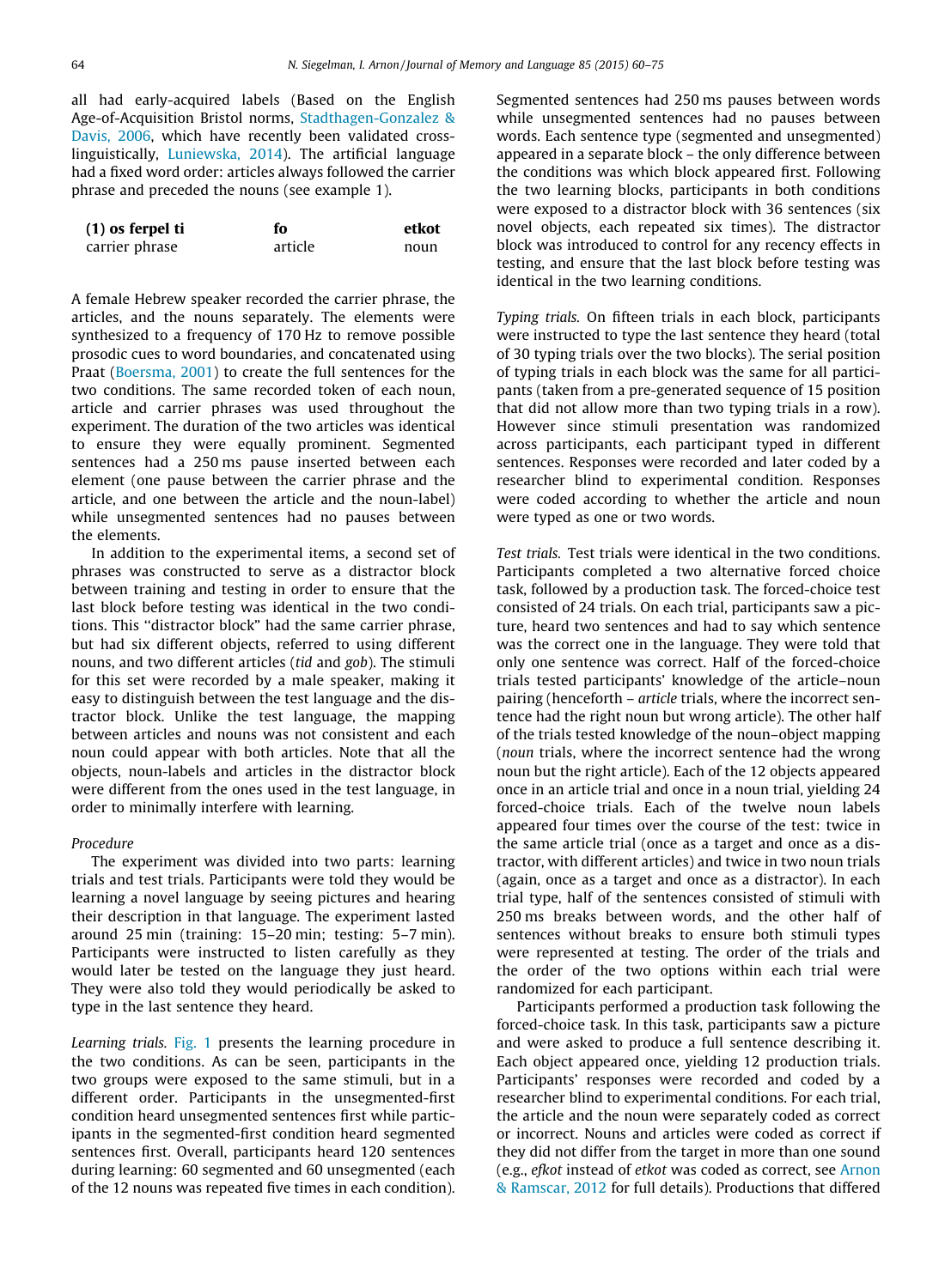<span id="page-5-0"></span>

Fig. 1. Learning procedure in the two conditions (segmented-first on the left, unsegmented-first on the right). In the unsegmented-first condition, participants heard a block of un-segmented sentences and then a block of segmented ones. In the segmented-first condition the order of blocks was reversed. Each trial lasted for 3000 ms. The order of trials within blocks was randomized. Objects were changed on each trial (see Appendix A for a list of nouns and their meanings).

from both articles in one sound (e.g., fe) were coded as incorrect. The production of the carrier phrase was also coded for accuracy, on a 1–3 scale (3 – fully accurate, 2 – partially accurate, 1 – not accurate).

#### Results and discussion

We had three measures of learning: forced-choice and production measures from the test trials, as well as typing measures collected during learning. In order to remove participants who were not showing any learning, we excluded participants who scored less than 2SD from the mean in the noun trials in the forced-choice task, a measure on which performance was high (86% success before exclusion). Six participants (three in each condition) displayed such low performance, and were therefore excluded from further analyses. We use mixed-effect regression models to analyze the results, using the lme4 package in R ([Bates, Maechler, Bolker, & Walker, 2015](#page-14-0)). All models had the maximal random effects structure justified by the design [\(Barr, Levy, Scheepers, & Tily,](#page-14-0) [2013\)](#page-14-0). Collinearity in all reported models was small (<0.3). Categorical variables were effect coded in all analyses. Results were qualitatively identical using ANOVA (i.e., significant effects remained significant and non-significant effects remained non-significant). We report mixed-effects models because ANOVA is less appropriate for use with binary responses ([Jaeger, 2008](#page-14-0)).

#### Manipulation validation

We looked at the typing measures to see if indeed participants in the unsegmented-first condition relied more on multiword units during learning. Each of the 30 typing trials was coded for whether the participant typed the article and noun as one word  $(=1)$  or two words  $(=0)$ . We then calculated an overall score for each participant based

on the percentage of times that he/she typed the article and the noun as one word (one subject was excluded from this analysis because he/she did not type full sentences as instructed, but only the object label). Before testing our manipulation, we first used the typing measure to make sure that participants were learning article–noun pairings (a grammatical gender system) in both conditions, and were not just learning to map longer words (article + noun 'words') onto objects, without separating the two. If participants were simply learning longer words, then they should type the article–noun as one unit throughout the entire learning phase (even after exposure to segmented sentences), suggesting they had not learned there are two separate elements. Only one participant (in the unsegmented-first condition) displayed this pattern (typing the article–noun as one word throughout the study), and he was removed from subsequent analyses. All remaining participants ( $N = 36$ ) typed in the article and noun as two separate words in (at least) the last eight trials of the learning phase. This shows that by the end of the learning phase, all remaining participants were treating the article and noun as two words, indicating that they were not just learning long words.

Turning to our manipulation test, as predicted, participants in the unsegmented-first condition were more likely to treat the article and noun as one word  $(M = 31\%)$  $SD = 23\%)$  compared to participants in the segmentedfirst condition  $(M = 2\%, SD = 5\%, t(39) = 4.42, p < 0.001)$ . This finding validates our manipulation: participants exposed first to sentences without breaks perceived them as less segmented and were more likely to treat the article and noun as one unit.

#### Forced-choice trials

We ran a mixed-effect logistic regression model, with learning condition (segmented-first vs. unsegmented-first),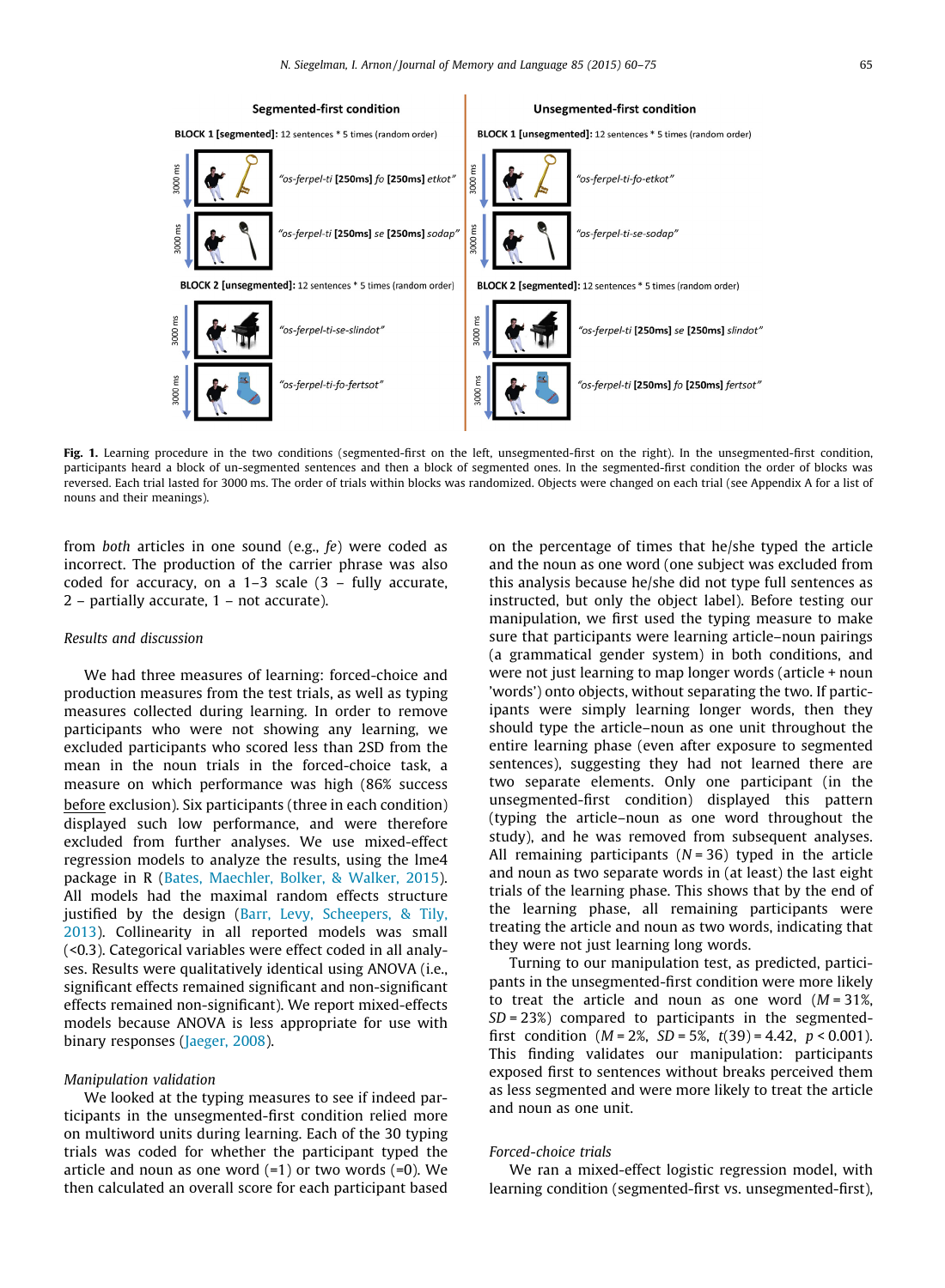trial type (article vs. noun) and article-type (fo vs. se) as fixed effects. The model included random intercepts for participant and item, as well as a by-subject random slope for article-type and a by-item random slope for trial type (the maximal random effect structure justified by the data that converged). Overall, the effect of learning condition was not significant (84% vs. 79%,  $\beta$  = .13, SE = .14, p = .34). However, there was a marginally significant interaction of condition and trial type ( $\beta$  = -.19, SE = .1, p = .07). As predicted, learning condition affected article trials, but not noun trials (see Fig. 2): exposure to unsegmented input first led to better learning of the article–noun pairing, but not of the noun labels themselves. Not surprisingly, given the difficulty of grammatical gender, both sets of participants selected the correct noun-label more often than they selected the correct article (91% vs.72% correct,  $\beta$  = .61,  $SE = .12$ ,  $p < .001$ ). The effect of article was also significant, with se articles being learned better than fo articles  $(B = .35, SE = .15, p < .05)$ . This unexpected effect could have been caused by the similarity of se to the Hebrew demonstrative article ze ('this').

Since we predicted that learning condition will specifically enhance learning of article–noun pairings, we ran two additional models, conducted separately for article and noun trials, to test this prediction. The models had learning condition (segmented-first vs. unsegmented-first), and article-type (fo vs. se) as fixed effects. The models included random intercepts for participant and item, as well as a bysubject random slope for article-type and a by-item random slope for condition (the maximal random effect structure justified by the data that converged). Learning condition significantly affected accuracy in choosing the correct article (77% vs. 66%,  $\beta$  = .30, SE = .15, p < .05), but did not affect the accuracy in selecting the correct noun (90% vs. 92%,  $\beta = -.11$ ,  $SE = .21$ ,  $p = .58$ ). As predicted, learning from unsegmented input led to better learning of the article–noun pairings, but not of the noun-labels themselves. This effect was also confirmed in post hoc t-tests: the two groups differed in their accuracy on articles  $(t(35) = 2.09, p < .05)$ , but not nouns  $(t(35) = -0.32, p = .74)$ .

### Production trials

We ran two mixed-effects logistic regression models for the coded responses of articles and nouns on the production task. Both models included condition (segmentedfirst vs. unsegmented-first) and article-type (fo vs. se) as fixed effects, as well as random intercepts for participant and item. Three participants (one in the segmented-first condition and two in the unsegmented-first condition) were excluded from the analysis since they failed to understand the instructions and tried to type their answers rather than to say them. The subsequent analysis is based on the responses of the remaining 34 participants. Fig. 3 presents the mean percentage of correct responses for articles and nouns in the two conditions. The overall accuracy rates in the production task were lower than in the forcedchoice task, which is not surprising given the short exposure and number of nouns learned (12). The effect of learning condition on noun and article accuracy was not significant. While participants in the unsegmented condition were somewhat better at producing the correct article



Fig. 2. Distribution of scores, means, and SDs in the forced-choice test by condition and trial type.



Fig. 3. Distribution of scores, means and SDs in the production test by condition and production type.

 $(58\% \text{ vs. } 49\%, \text{ see Fig. 3})$ , this difference was not significant  $(B=.25, SE=.16, p=.14)$ . The two groups showed equal accuracy on producing the nouns ( $B = -.12$ ,  $SE = .2$ ,  $p = .54$ ).

Because we were interested in the effect of learning condition on the production of the correct article–noun pairing, we conducted a follow-up analysis focusing only on trials where the noun was produced correctly. For these trials ( $N = 182$ ), we asked whether the produced article was correct or incorrect. We calculated the ratio of correct articles given a correct noun in the two conditions. Participants were more likely to produce the correct article for a given noun in the unsegmented-first condition compared to the segmented-first group (77% vs. 57%, Chi-square =  $6.86$ ,  $p < .01$ ; We used Chi-square and not ttest to better control for the different number of correct nouns produced by each participant). Importantly, there was no difference between the two conditions in the accuracy of the carrier phrase  $(p > 0.3)$ : what participants learned better in the unsegmented-first condition was the pairing of the article and noun.

# Typing trials

To test the relation between segmentation rates and learning, we calculated a measure of under-segmentation for each individual participant, based on the percentage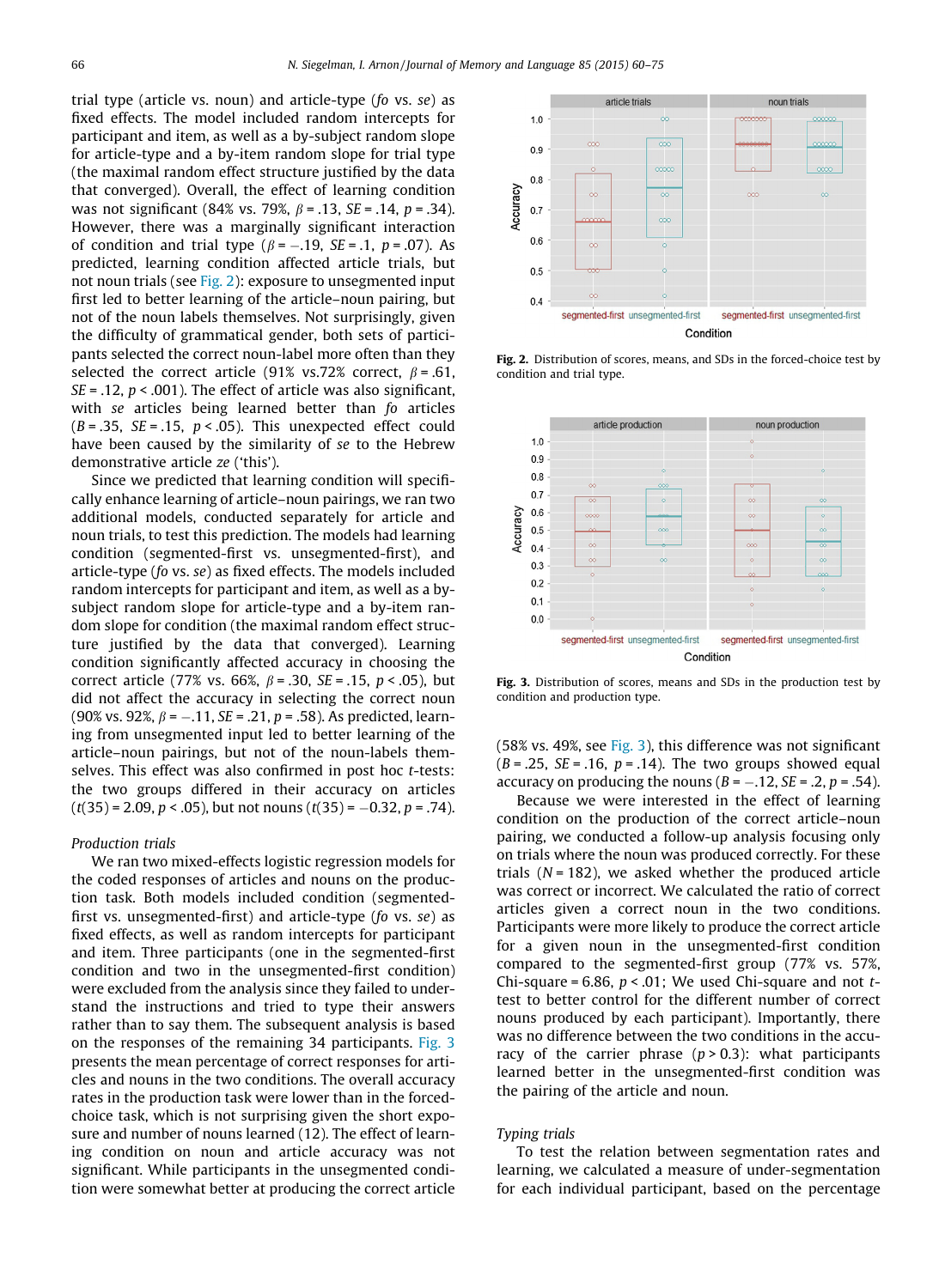of typing trials (out of 30) where the article–noun were typed as one word. As predicted, those who were worse at segmenting the speech stream were actually better in learning the article–noun pairing, as reflected by a significant correlation between this measure and success in the forced-choice article trials ( $r = 0.45$ ,  $p < 0.01$ ): The scatter plot for these two measures is shown in Fig. 4. Importantly, all other correlations between this measure and learning outcomes (forced-choice noun trials, and production measures) were smaller than ±0.25, suggesting that treating the article and noun as one unit was specifically linked to the ability to correctly pair the articles and nouns.

In sum, all three measures illustrate the effect of early experience on building blocks, and document the advantage of utilizing multiword building blocks in learning grammatical gender. In line with our predictions, we found that participants were more likely to treat the article and noun as one unit when they were exposed first to unsegmented sentences. More importantly, we found this had an effect on learning: participants in the segmented-first condition showed better learning of the article–noun pairings. This pattern was also found on an individual level: participants who were more likely to treat the article–noun sequence as one word showed better learning of the article–noun pairing. Taken together, the findings document the predicted link between multiword building blocks and better learning outcomes.

Experiment 1 set out to expand on the findings in [Arnon and Ramscar \(2012\)](#page-14-0) by providing a more direct manipulation of unit size, and by monitoring actual unit size during learning. The two studies – which use a similar artificial language – converge on the positive effect of using multiword units as early building blocks. However, the results of the studies also differ in several interesting respects. First, learning of the article–noun pairing was generally better in the current study: participants in this study were better at selecting the correct article compared to ones in the Arnon and Ramscar study (72% vs. 58% in the previous study, averaging over learning conditions). Second, the effect of the manipulation on learning was also stronger in the current study: the difference in correct article selection between the two learning conditions was only 7% in the previous study compared to 11% in the current one.

Two factors may have contributed to these differences. First, participants in the current study were all native Hebrew speakers – a language with grammatical gender, while participants in the previous study were monolingual English speakers – a language with no grammatical gender. Although Hebrew does not mark articles for gender, it does classify nouns into masculine and feminine and marks verbs and adjectives for gender agreement. The better performance of our Hebrew speakers on a grammatical gender learning task is consistent with findings that speakers whose L1 has grammatical gender have an easier time learning such systems in a second language (e.g., [Sabourin, Stowe, & de Haan, 2006\)](#page-15-0). The generally better performance, as well as the larger difference between the learning conditions may also reflect the strength of the



Fig. 4. The correlation between the tendency to treat the article and noun as one unit and success on forced-choice article trials.

current manipulation. Unlike the previous study, participants were not exposed to individual words but only to sentences. Moreover, exposure to unsegmented speech (rather than just to full sentences) may have led to more multiword units overall, which in turn would lead to better learning.

Overall, the two studies provide strong support for the idea that learning from multiword units can lead to better learning of article–noun pairings in adult learners. But what is the mechanism that underlies this effect? We hypothesized (here and in [Arnon & Ramscar, 2012](#page-14-0)) that learning from multiword units is beneficial because it increases the association between the article and the object, an association that is hard to establish when the mapping of objects into classes is arbitrary. In such cases, associating an object with an article–noun sequence will make the article more predictive of the noun than it would otherwise be. If this explanation is correct, then the effect of building blocks on learning should change when the article (or the grammatical element more generally) is predictive of the object in its own right, that is, when it carries semantic information. In these cases, multiword units are not needed to establish (or facilitate) the association between the article and the object.

Some classifier systems provide an example of a noun class system that reflects semantic distinctions. In Japanese for example, different classifiers are used for humans, animals, and inanimate objects (with subclasses of each type; [Yamamoto & Keil, 2000](#page-15-0)). Even within grammatical gender systems where the division of nouns into classes is mostly arbitrary (as in many Romance languages, [Corbett, 1991](#page-14-0)), there is a clear semantic component to the classification for a subset of nouns, mainly those having biological gender like boy, girl, man, woman. Interestingly, L2 learners seem to show a greater association between the article and noun for such nouns: they show similar processing patterns as native speakers only for nouns that have biological gender (but not for ones that do not). In these cases, they can use the gender information on the article to predict an upcoming noun ([Lew-Williams](#page-14-0) [& Fernald, 2009](#page-14-0)). These results are consistent with the prediction of a differential effect of building blocks on different grammatical relations, a prediction that has not yet been tested and will be tested in Experiment 2.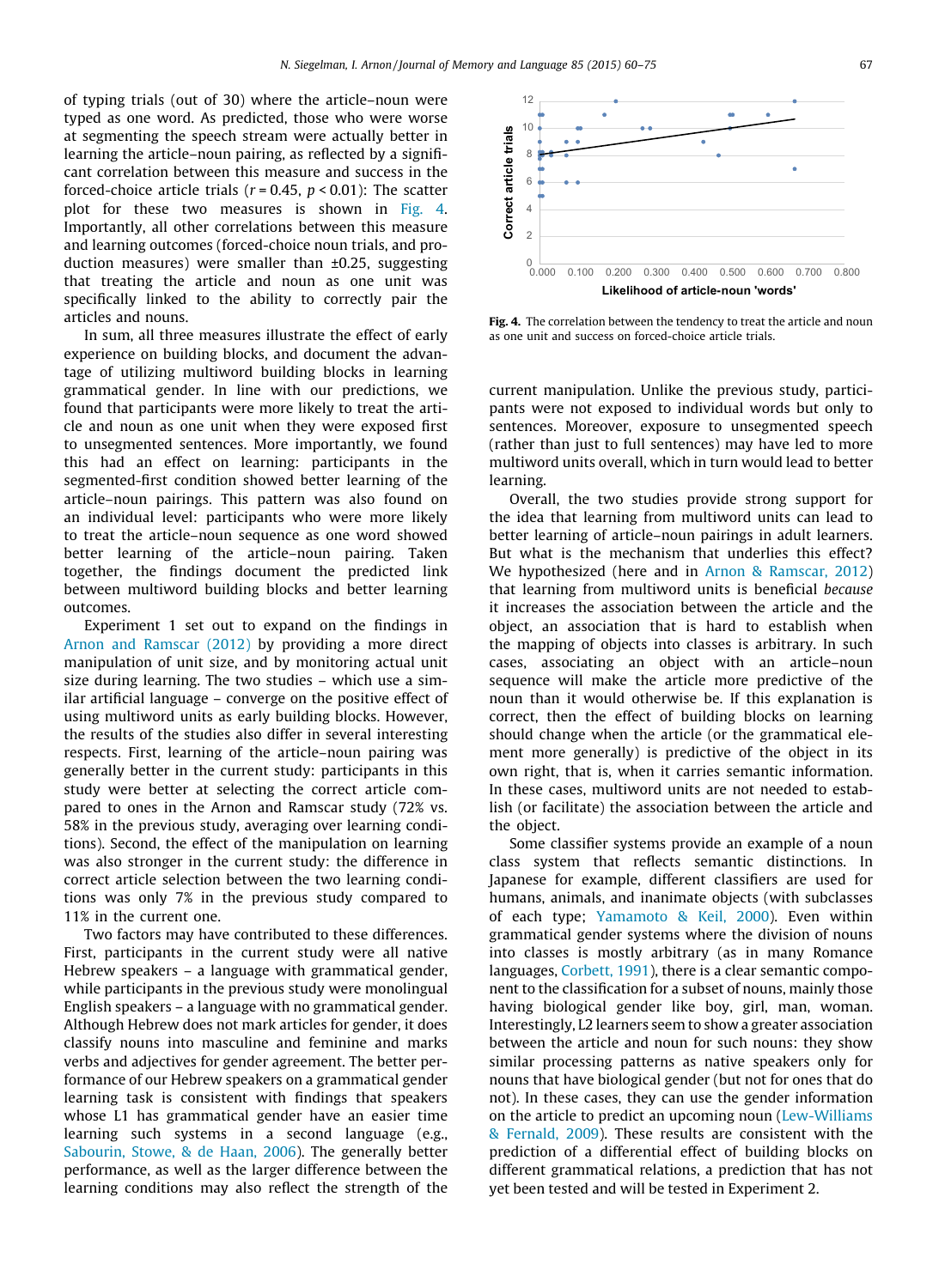# Experiment 2

Experiment 1 demonstrated an effect of building blocks on learning outcomes. Learning from unsegmented speech led participants to rely more on article–noun units, which resulted in better learning. The grammatical gender system in Experiment 1 was fully arbitrary: there were no phonological or semantic cues to class membership. In Experiment 2 we wanted to examine what happens in a system that assigns nouns to classes based on their semantic properties. In this study, nouns were divided into classes based on animacy (animate vs. inanimate). We use the same learning conditions (unsegmented-first vs. segmented-first) but we predict a different pattern of learning. We still expect participants to extract more article–noun 'words' in the unsegmented-first condition. However, we predict that since the grammatical element (i.e., the article) carries inherent semantic information, we will not find better learning in the unsegmented-first condition, despite a greater reliance on multiword units in learning.

#### Methods and materials

#### Participants

Forty-four students at the Hebrew University, who did not participate in the previous study, participated in the study for course credit or payment (30 females and 14 males). Their age ranged from 19 to 30 (mean age 23.6). All participants were native Hebrew speakers, with no history of speech, reading or hearing disability, ADD or ADHD. As in Experiment 1, participants were randomly assigned to one of the two conditions: segmented-first or unsegmented-first (22 in each condition).

#### Materials and procedure

In Experiment 2, we used the exact same procedure as in Experiment 1. There were only two differences in the materials. First, we replaced the article se with the article si to minimize similarity to the Hebrew demonstrative ze. If the difference between the two articles in Experiment 1 was driven by this similarity, it should not appear in Experiment 2. Second, and more importantly, the division of objects into noun 'classes' was not arbitrary, but semantically based: the two articles distinguished between animate and inanimate nouns. In Experiment 1, all 12 nouns referred to inanimate objects. In Experiment 2, half of the objects  $(N = 6)$  were animate (animals) and half inanimate  $(N = 6$ , the full list of nouns and their meaning can be found in Appendix B). In contrast to Experiment 1, class membership was now entirely semantic – nouns referring to animate objects appeared with the article si, while nouns referring to inanimate objects appeared with the article fo.

As in the previous study, all objects had high frequency and early Age-of-Acquisition labels in Hebrew (all animals names were ones learned by children under age five). All the novel labels had two syllables. As in Experiment 1, to ensure that, learning is not affected by the gender of nouns in Hebrew (the L1), the two noun 'classes' were matched on the gender of the nouns in Hebrew: each had an equal number of masculine and feminine nouns.

The procedure was identical to that of Experiment 1, with the addition of a generalization test after the two learning tests (the forced-choice task and the production task). Since now the mapping between nouns and objects was not arbitrary, we could assess participants' learning of the article–noun pairing not only for familiar nouns (ones that appeared during training), but also for novel items. If participants learned the semantically-based generalization, they should be able to select the correct article for novel objects, based on their animacy (select si for animate objects and fo for inanimate ones). The generalization test consisted of 12 forced-choice trials with novel nouns (half animate and half inanimate), all examining the ability to choose the correct article for a novel noun (see Appendix C for the full list of novel nouns and meaning).

# Results

As in Experiment 1, we excluded participants who scored less than 2SD below the mean in the noun trials of the forced choice test. Three such participants were excluded from all reported analyses below (one in the unsegmented-first condition and two in the segmentedfirst condition).

#### Manipulation validation

Again, we first used the typing measure to ensure that participants learned the grammatical gender system and not just to map longer 'words' to objects. If they did, then they should have treated the article–noun as one word throughout the experiment (even after exposure to segmented sentences). Three participants (all in the unsegmented condition) shows this pattern, and were removed from further analyses, since we could not know that they were learning article–noun pairings, and not just long words. The analysis below was conducted on the remaining 38 participants.

We then tested our manipulation. As in Experiment 1, early exposure to unsegmented sentences led to more article–noun 'words': participants were more likely to treat the article–noun as one unit in the unsegmented-first condition compared to the segmented-first condition (unsegmented-first:  $M = 35\%$ ,  $SD = 34\%$ ; segmented-first:  $M = 3\%$ ,  $SD = 10\%$ ;  $t(39) = 3.9$ ,  $p < .001$ ). As in Experiment 1, early exposure affected building blocks. We next test the prediction that this will not affected learning in the same way when the article carries semantic information.

#### Forced-choice trials: familiar items

As in Experiment 1, we ran a mixed-effect logistic regression model, with learning condition (segmentedfirst vs. unsegmented-first), trial type (article vs. noun) and article-type (fo vs. se) as fixed effects. The model included random intercepts for participant and item, as well as by-participants random slopes for trial type, and by-item random slopes for trial type and condition. As predicted, and in contrast to Experiment 1, there was no effect of condition on learning (82% vs. 89%,  $\beta = -0.3$ , SE = .24,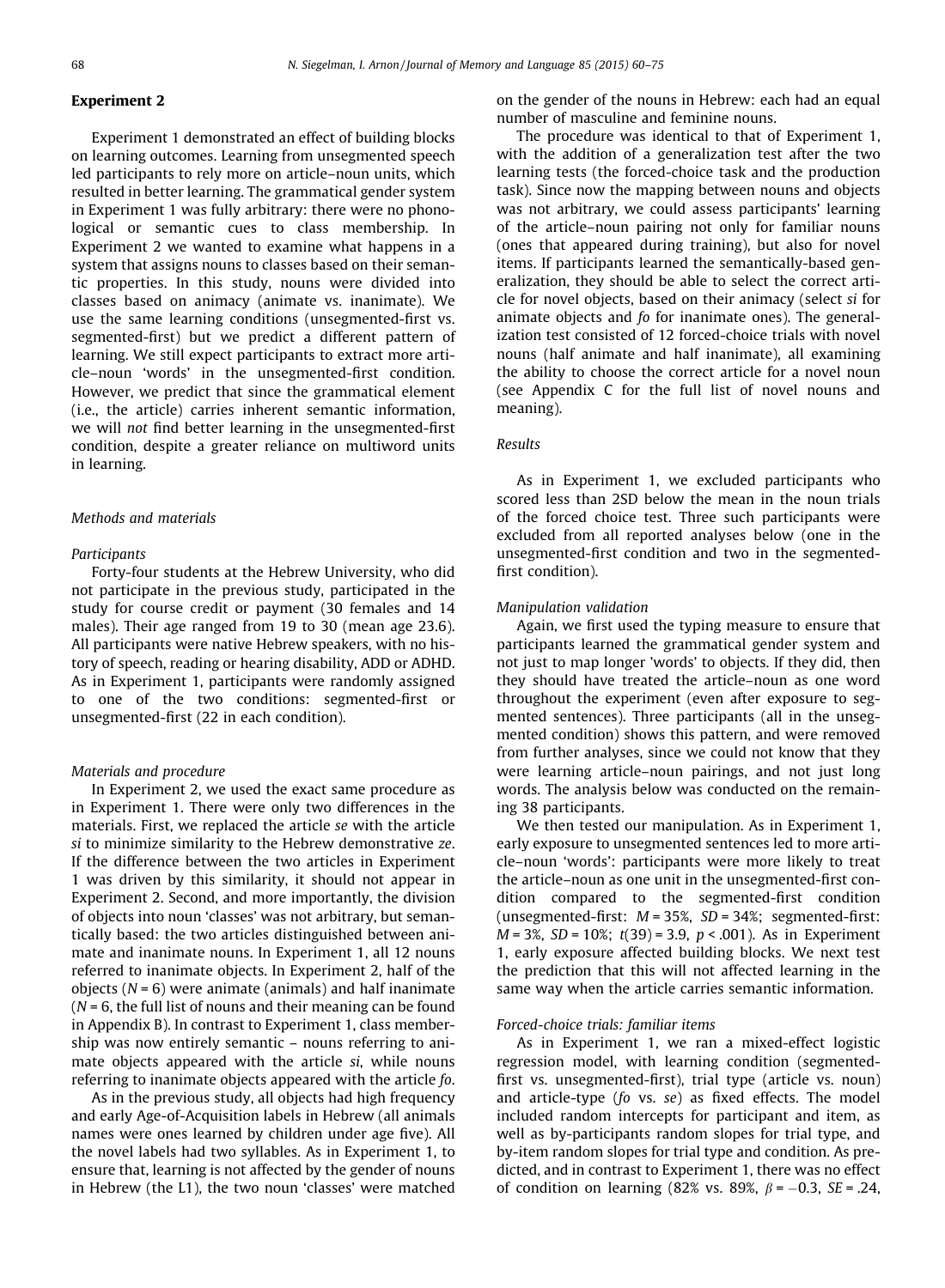$p > 0.2$ ) and no interaction between condition and trial type  $(\beta = -0.06, \text{ SE} = 0.1, p > .5)$ . Importantly, as can be seen in Fig. 5, participants in the unsegmented-first condition were not better than those in the segmented-first condition at selecting the correct article. Also in contrast to Experiment 1, no effect of article (si vs. fo) was found  $(p > .2)$ , suggesting that the advantage of the article se in the previous experiment was indeed driven by its' similarity to the Hebrew demonstrative ze.

We ran two additional models separately on the article and noun trials with condition and article-type as fixed effects, and with by-item and by-subject random intercepts and by-item random slope for condition. These models also revealed no difference between the two conditions in selecting the correct article (79% vs. 85%,  $\beta$  = -.25,  $SE = .27$ ,  $p > .3$ ) or in selecting the correct noun (86% vs. 92%,  $\beta = -.44$ ,  $SE = .3$ ,  $p > .1$ ). These results stands in contrast to the results of Experiment 1, and show that learning from unsegmented sentences does not lead to better performance when the article–noun pairing is semantic rather than arbitrary. Importantly, the lack of difference between the learning conditions does not reflect a ceiling effect: participants were not at ceiling for article (average 82% correct) or nouns (average 89% correct).

### Forced-choice trials: novel items

This part asked if participants learned the animacybased generalization. If they did, they should be able to correctly select an article for a novel object (not seen in training). We tested generalization by having participants select articles for 12 novel objects, half animate and half inanimate. We used a mixed-effect logistic regression model with learning condition (segmented-first vs. unsegmented-first) and article-type (fo vs. si) as fixed effects, and random intercepts for participant and item. As predicted, we did not find any difference in performance between the conditions: performance in the unsegmentedfirst condition did not differ from that of the segmentedfirst group (unsegmented-first: 80% vs. segmented-first: 85%,  $B = -0.3$ ,  $SE = .47$ ,  $p > 0.5$ ). This result shows that there was no difference in the groups' ability to learn the generalization and apply it to novel items. Importantly, participants in both groups were able to apply the generalization to novel items (significantly above chance performance:  $M = 83\%, SD = 23\%, t-test (37) = 8.6,$  $p < .0001$ ). This shows that participants did not just learn the specific article–noun pairings presented in learning, but learned the animacy-based classification.

#### Production trials

A mixed-effect logistic regression analysis similar to the one reported for Experiment 1 was performed on the data of the production test, which is depicted in Fig. 6. Five subjects (three from the unsegmented-first condition and three from the segmented-first) were removed from this analysis as they did not understand the instructions properly and tried to type in the sentences instead of saying them. As predicted, there was no significant effect of condition on the production of articles (74% vs. 85%,  $B = -1.75$ ,  $SE = 1.15$ ,  $p = .13$  or on the production of nouns (31% vs. 44%,  $B = -0.86$ ,  $SE = .56$ ,  $p = .12$ ). Participants in



Fig. 5. Distribution of scores, means, and SDs in the forced-choice test by condition and trial type.



Fig. 6. Distribution of scores, means and SDs in the production test by condition and production type.

both conditions were equally likely to produce the article and the noun correctly. Note that they are much better at producing the articles compared to Experiment 1 – which is not surprising given that the semantic classification of nouns enabled subjects to produce the correct article based on the animacy of a given item. This kind of information was not available for participants in Experiment 1, who had to learn a completely arbitrary mapping of items to classes.

We also conducted the additional analysis reported above for Experiment 1, computing the ratio of correct articles given a correctly produced noun. This analysis focused only on trials where the noun was produced correctly  $(N = 147)$ , and asked whether the article was produced correctly or not. Unlike Experiment 1, there was no difference between the conditions: Participants in the unsegmentedfirst condition were as likely to produce the correct article for a given noun as those in the segmented-first group (92% vs. 91%, Chi-square = 0.06,  $p > 0.8$ ). Note that participants in both conditions were very accurate in producing the correct article, which is again not surprising given the semantic classification.

#### Typing trials

Following Experiment 1, we calculated the correlation between the likelihood to treat the article and noun as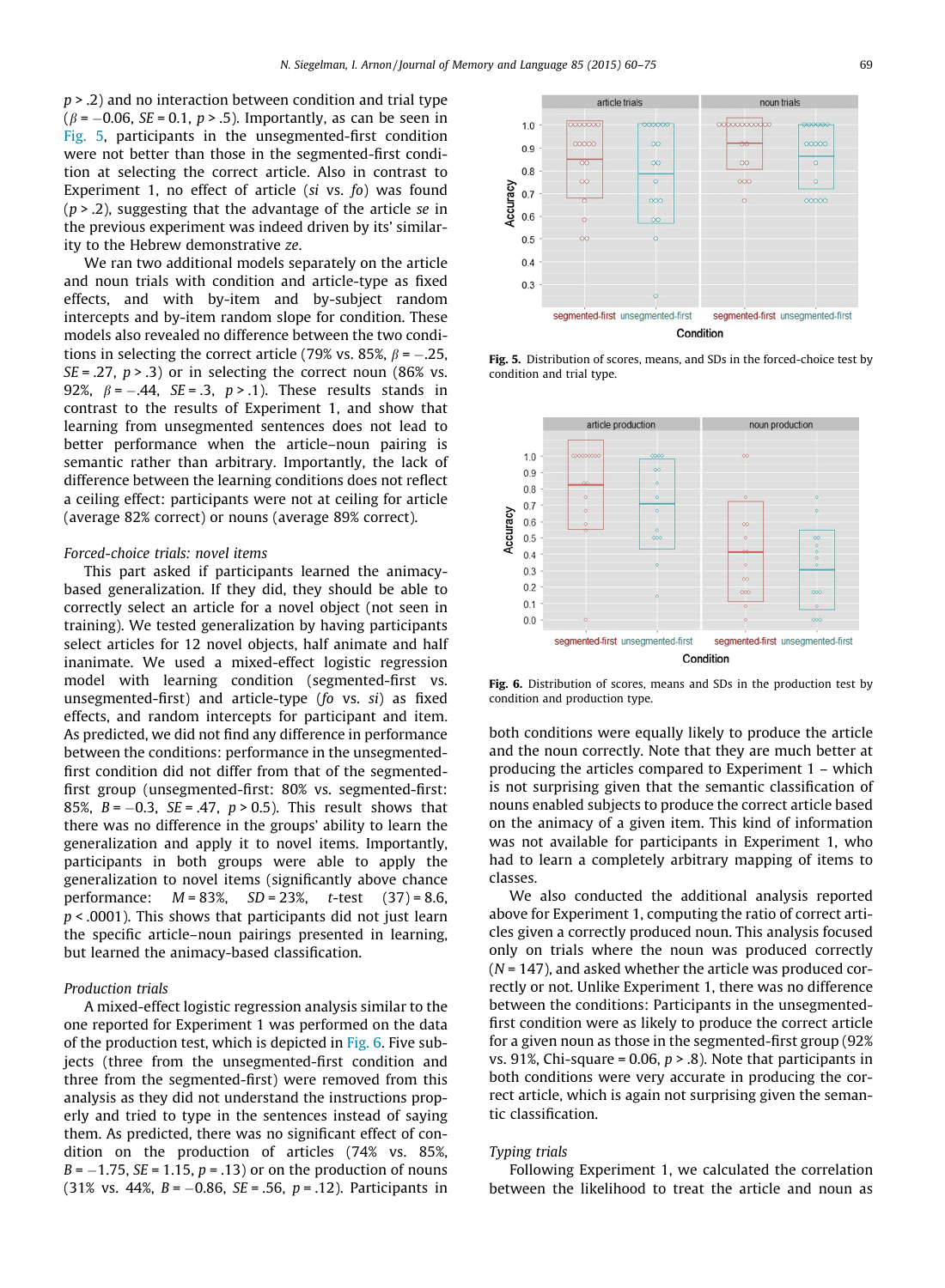one unit (of each individual) and the various learning measures. All correlations were smaller than ±0.2. Most importantly, in contrast to Experiment 1, we did not find any evidence for a correlation between the reliance on article–noun units and performance in the forced-choice article trials ( $r = 0.05$ ,  $p > .7$ ; see Fig. 7). This result means that in contrast with Experiment 1, individuals who relied more on multiword units were not better learners of the article–noun pairing compared to those who relied more on single words.

In sum, in contrast with Experiment 1, all learning measures (forced-choice for familiar and novel items, production, and typing) revealed no difference between the two learning conditions. Participants in the unsegmented-first condition did not show better learning than those in the segmented-first condition.

# Comparing the results of Experiment 1 and 2

The two experiments share a very similar design: in both, participants learned an artificial language where nouns were classified into classes, and this classification determined article choice. In the two experiments, participants' early exposure was manipulated in a way that led them to learn more from multiword units (the unsegmented-first condition) or single words (segmented-first condition). The fundamental difference between the experiments was whether the classification of nouns into classes was arbitrary (Experiment 1) or semantic (Experiment 2). As predicted, participants in the unsegmented-first condition showed better learning of the article–noun pairings in Experiment 1, but not in Experiment 2. In order to directly compare the results, we conducted additional analyses using the data from the two studies combined. We focus on the measures looking at how well participants learned the article–noun pairing given this is the predicted difference between the studies.

#### Forced-choice trials

We ran a mixed-effect logistic regression model on accuracy in the article trials to see if the effect of learning conditions was different in the two studies. We had experiment (1 vs. 2), learning condition (unsegmented-first vs. segmented-first), and the interaction between them as fixed factors. The model included random intercepts for subject and item. Across the two experiments, the effect of condition was marginally significant  $(B = .34, SE = .19,$  $p = .07$ ). Importantly, and as predicted, we found a significant interaction between experiment and condition  $(B = -.29, SE = .14, p < .05)$ : starting from unsegmented input facilitated learning only in the first experiment. The effect of experiment was also significant  $(B = .37, SE = .14,$  $p < .01$ ): unsurprisingly, it was easier to learn the article– noun pairings when they were animacy based (72% vs. 82% in Experiment 2). $<sup>2</sup>$ </sup>



Fig. 7. The correlation between the tendency to treat the article and noun as one unit and success on forced-choice article trials.

#### Production trials

The comparison of the production trials revealed a similar pattern. Participants in Experiment 2 were better at producing the correct article than those in Experiment 1, reflecting its' semantic basis (79% vs. 54%, t-test (63)  $= 4.33$ ,  $p < .001$ ). More importantly, there was a different in the effect of learning condition on accuracy. Participants in Experiment 1, but not in Experiment 2, were more likely to produce a correct article given a correct noun in the unsegmented first condition (77% vs. 57%, Chi-square = 6.86,  $p < .01$  in Experiment 1; 92% vs. 91%, Chi-square = 0.06,  $p > 0.8$ , in Experiment 2). This again reflects the difference in the influence learning condition in the two experiments.

#### Relation between building blocks and learning outcomes

Individuals who relied more on article–noun 'words' showed better learning of the article–noun pairing in Experiment 1 ( $r = 0.45$ ), but not in Experiment 2  $(r = 0.05)$ . We used Fisher's r-to-z transformations to compare the magnitude of the effect. As predicted, the difference in the size of the correlation coefficients between Experiment 1 and Experiment 2 was significant  $(Z = 1.79$ ,  $p < .05$ ). A bigger reliance on article–noun units led to better learning of the article–noun pairing in Experiment 1, but not in Experiment 2.

Taken together, the results of the forced-choice, production and typing measures from the two experiments converge to demonstrate that manipulating early unit size facilitated learning of article–noun pairings when those pairings were arbitrary (Experiment 1), but did not affect learning when the pairings were animacy based (that is, when the article carried semantic information).

#### General discussion

This paper set out to examine the effect of existing linguistic knowledge on subsequent language learning. We hypothesized that adults' existing knowledge of words leads them to rely less on multiword units and, therefore, to worse learning outcomes in specific language-learning tasks. We tested this by examining the relation between early building blocks and learning outcomes, manipulating whether the initial exposure to an artificial language was segmented or not, and whether the relation to be learned

 $2$  We ran the exact same model on the noun trials, and as expected, none of the factors were significant. There was no effect of learning condition, experiment and no interaction between them (all  $p's > 0.1$ ).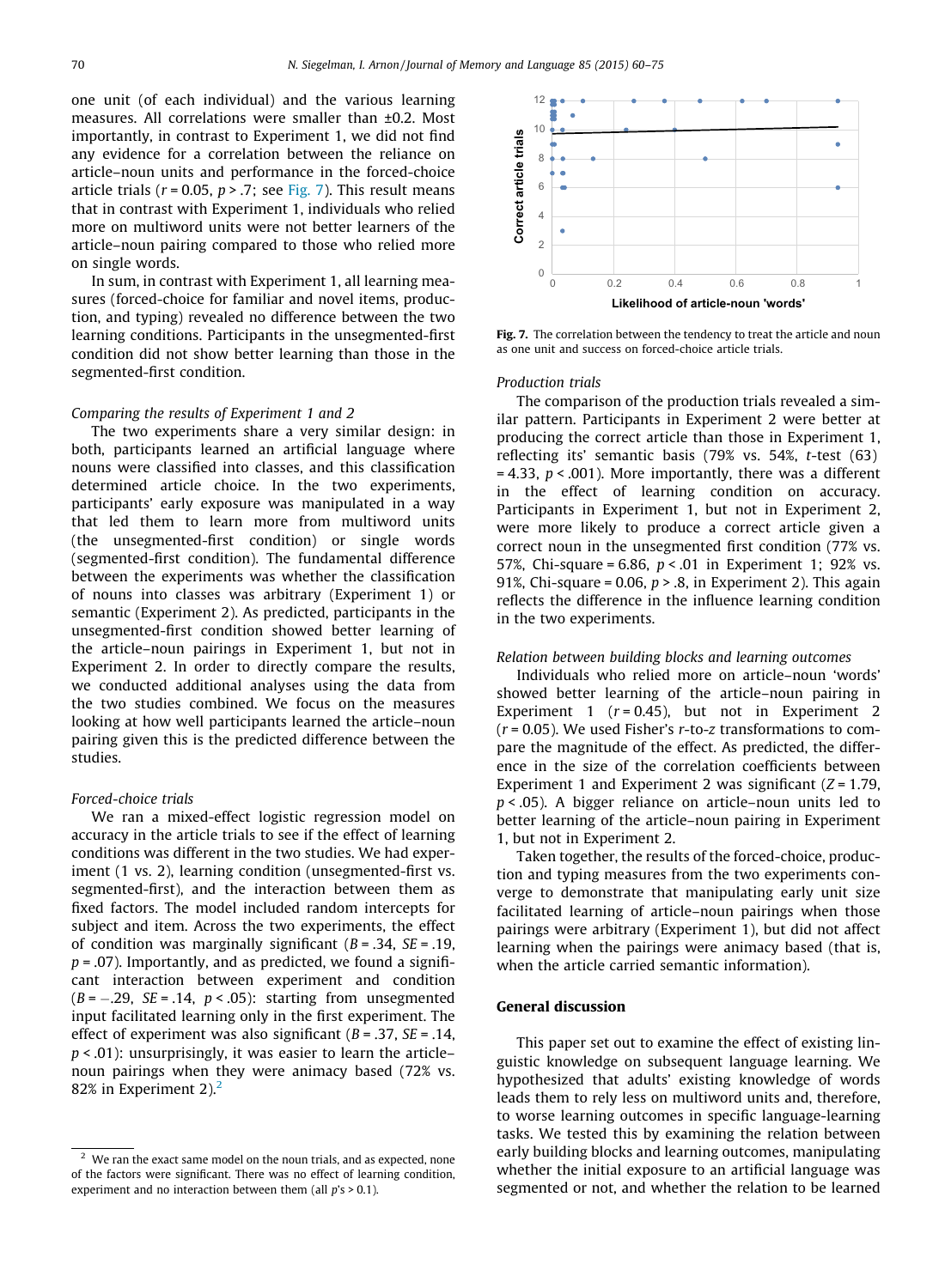was arbitrary (Experiment 1) or semantically-based (Experiment 2). In line with our predictions, the studies showed that (a) learning from unsegmented input results in more multiword units, (b) learning from multiword units leads to better learning of arbitrary article–noun pairings manifested in better group performance and in a significant individual correlation between undersegmentation and better learning (Experiment 1), and (c) this advantage is affected by the information conveyed by the article, and is not found when the article carries semantic information (Experiment 2).

These results replicate and significantly extend previous findings on the way early units affect L2 learning outcomes [\(Arnon & Ramscar, 2012](#page-14-0)). Experiment 1 provides direct evidence for the relation between unit size and learning of grammatical gender on both a group and individual level. By assessing units of learning during training (using a typing measure), we show that exposure to unsegmented input leads to more multiword units and to better learning even though participants in this condition had to simultaneously segment and learn the pairings. The typing measure also ensures that participants were not just learning long words, but were instead learning about the relation between the article and noun: by the end of training, all participants differentiated between the article and the noun. Experiment 2 further examined the mechanisms underlying the advantage of learning from multiword units, and specifically, the prediction that multiword units are not needed to establish (or facilitate) the association between the article and the object when the article carries semantic information and is therefore predictive of the object. The results of Experiment 2 (which had an identical design to Experiment 1 except for the animacy-based classification of nouns) confirmed this prediction. Participants were still more likely to treat the article and noun as one unit when they were exposed first to unsegmented sentences (based on the online typing measure), but this had no effect on learning.

Finding an individual correlation between segmentation and learning outcomes raises interesting questions about the relation between individual differences in segmentation and learning of grammatical relations. Several previous studies have shown a positive relation between segmentation abilities and some aspects of language learning and use, both in L1 and L2. In infants, for instance, better segmentation of an artificial speech stream was correlated with larger vocabularies ([Junge, Kooijman, Hagoort,](#page-14-0) [& Cutler, 2012; Singh, Steven Reznick, & Xuehua, 2012](#page-14-0)) while in adults, performance on a similar task was correlated with better sentence comprehension [\(Misyak &](#page-15-0) [Christiansen, 2012; Misyak, Christiansen, & Tomblin,](#page-15-0) [2010\)](#page-15-0). This study shows the opposite effect: individuals who segmented less (treated the article and noun as one unit) were better learners of grammatical gender. How can this finding be reconciled with previous ones? One intriguing possibility is that the correlation between segmentation and learning depends on the domain to be learned: being good at identifying words enhances learning about word properties (labels, morphological features, as in previous studies), while being good at chunking frequently co-occurring words together improves learning about the relations between them (e.g., grammatical gender, as in the current one). If so, we predict that segmentation abilities will be negatively correlated with improved performance on L2 grammatical measures, yet may be positively correlated with other L2 measures such as vocabulary size.

Taken together, the results illustrate the differential effect of unit-size on learning grammatical relations – starting from multiword units facilitates learning in some cases, but not in others – and enhance the claim that multiword units facilitate learning by increasing the association between the grammatical element and the object. If so, their advantage will vary depending on the information the grammatical element conveys. Given this view of learning, we can now make concrete predictions about how multiword units will affect L2 learning. Learning from multiword units should be particularly beneficial for a host of grammatical relations that are (a) not semantically transparent in that the grammatical element does not make an independent semantic contribution (e.g., gender-marked articles), and (b) hold between adjacent words, such that the multiword unit will contain the grammatical element and the word it modifies.

Language presents us with such relations in the form of gender agreement patterns, certain classifier systems, and verb–preposition pairings, all of which are necessary for native-like fluency and all of which are difficult for L2 learners to master (grammatical gender: e.g., [Grüter,](#page-14-0) [Lew-Williams, & Fernald, 2012](#page-14-0); subject–verb agreement: [Jiang, 2004;](#page-14-0) classifiers: [Hansen & Chen, 2001;](#page-14-0) see [Clahsen, Felser, Sato, & Silva, 2010; DeKeyser, 2005,](#page-14-0) for reviews highlighting such aspects as challenging for L2 learners). We predict that manipulating learners' exposure in a way that directs them to multiword units should enhance performance in such domains. In contrast, a greater reliance on multiword units should not enhance learning vocabulary items or grammatical relations like case marking (when it is not accompanied by gender distinctions) or plural marking, all of whom seem to pose less difficulty for L2 learners ([Birdsong, 2009; Johnson &](#page-14-0) [Newport, 1989](#page-14-0); see [DeKeyser, 2012,](#page-14-0) for a review). These predictions, which are unique to the proposal we outlined here and seem to be consistent with patterns of L2 difficulty, need to be tested in future research.

#### Different accounts of L2 learning

More broadly, the studies presented here aim to offer a first step in articulating an experience-based account of L2 difficulty. Understanding why adults struggle in learning a second language is one of the most studied issues in language research (see [DeKeyser, 2005; Mitchell, Myles, &](#page-14-0) [Marsden, 2013](#page-14-0) for comprehensive reviews). Multiple factors have been found to influence adult learning of a second language (cognitive factors, motivational factors, learning environment, and many more). Consequently, any comprehensive theory of L2 learning will have to incorporate multiple factors, explain how they interact, and how together, they can account for the complex pattern of L2 learning outcomes. As a first step, any account of L2 learning has to explain why adult learners generally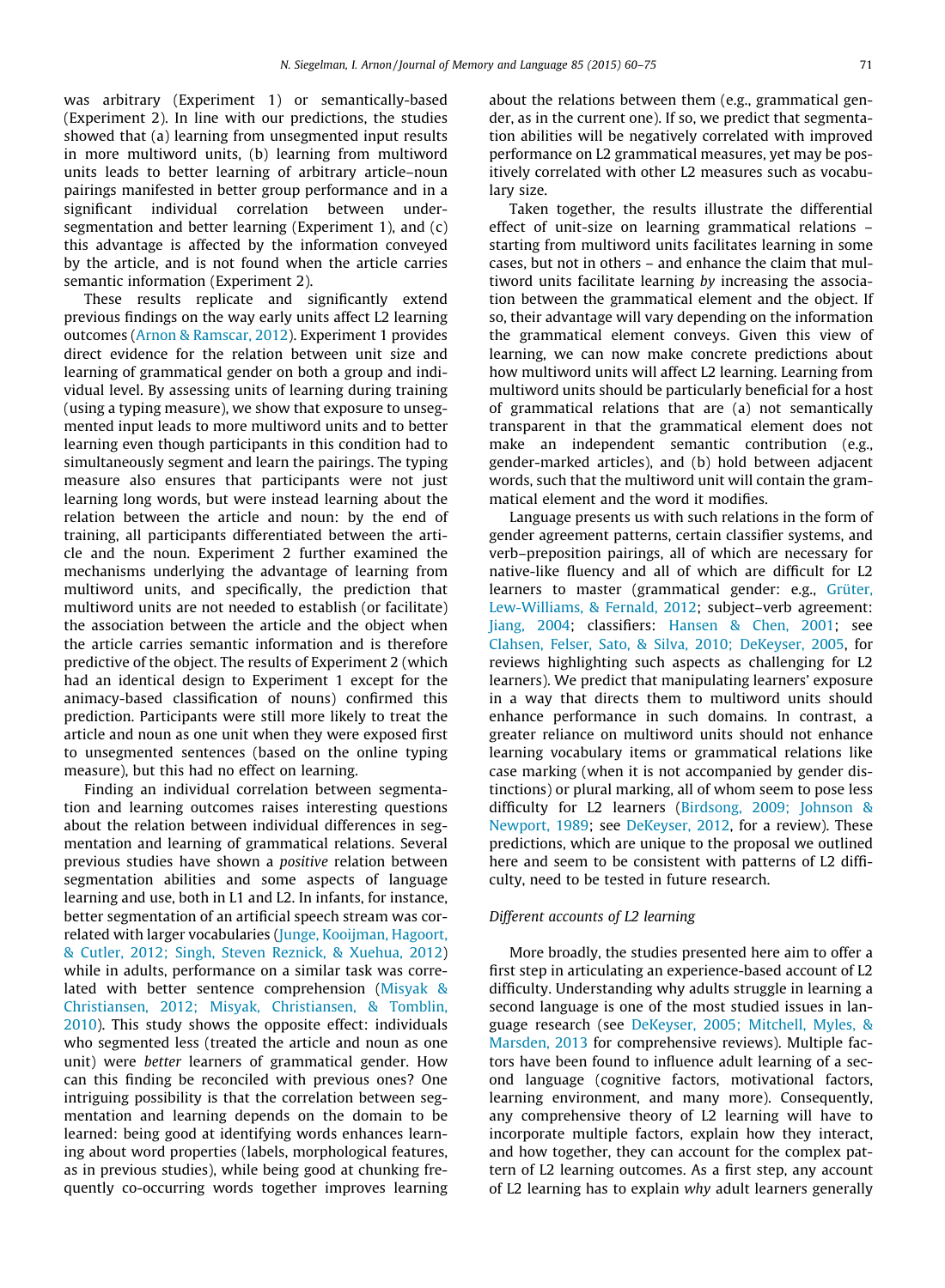fail to reach native-like proficiency, why they find certain domains harder than others and how this is linked to their cognitive make-up and language-learning situation.

Here, we approach this long-standing puzzle by emphasizing the relation between the linguistic units employed in learning a novel language (early building blocks) and learning outcomes. In particular, we suggest that adults' existing knowledge of words leads them to rely less on multiword units in learning, and that this negatively impacts mastery of certain grammatical relations (but not others). This view naturally addresses two challenges that face theories of L2 learning: the challenge of how to link specific features of the learner to the learning outcomes observed, and the challenge of why L2 learners find certain linguistic domains harder than others. Our proposal predicts differential performance on varying aspects of the novel language, and suggests that learning outcomes can be changed (to some degree) by manipulating learners' early input in a way that changes the units used during learning. Moreover, the proposal provides an initial set of testable constrains and limitations on the role of multiword units in learning, an important step in the development of any theoretical framework.

Importantly, this proposal is not intended to provide a comprehensive theory of L2 learning. It does not explain many patterns of L2 learning (e.g., the difference between phonology and syntax, [Granena & Long, 2013](#page-14-0)), and does not incorporate factors known to affect learning (e.g., adults' ability to draw on declarative learning mechanisms, [Ullman,](#page-15-0) [2001](#page-15-0)). Instead, the proposal aims to demonstrate the effect of an additional and novel factor on L2 learning: the way prior knowledge of words leads to fewer multiword units and impacts learning outcomes. The idea that adults may differ from children in the units from which they learn, and that this impacts learning outcomes builds on Newport's seminal less-is-more hypothesis [\(Newport,](#page-15-0) [1988, 1990](#page-15-0)) and Elman's starting small approach ([Elman,](#page-14-0) [1993](#page-14-0)), both of which highlight the link between the way new input is represented and what can be learned from it (see also, [Monner, Vatz, Morini, Hwang, & DeKeyser, 2013](#page-15-0)). Our account differs from previous ones in emphasizing the role of larger, multiword units in the process of learning.

# Multiword units in language learning

The finding that multiword building blocks can facilitate learning has important theoretical implications. First, it illustrates the effect of early experience on subsequent learning: knowledge of word boundaries was found to affect the seemingly unrelated domain of grammatical gender, with unsegmented speech serving as a better starting point for learning. Second, the findings provide novel support for the idea that learning from multiword units is beneficial, an idea originally proposed for explaining first language acquisition [\(Abbot-Smith & Tomasello, 2006\)](#page-14-0). Finally, while not tested directly, the results are also consistent with the claim that adults' greater difficulty in learning novel grammatical systems is related, at least to some extent, to their smaller reliance on multiword building blocks.

The idea that children make use of multiword units in learning language, and that adults are less likely to do so, is consistent with several bodies of findings. Multiword units are seen as important building blocks in usage-based models of first language learning, where grammatical knowledge is learned by abstracting over stored exemplars [\(Abbot-Smith & Tomasello, 2006; Lieven & Tomasello,](#page-14-0) [2008](#page-14-0)). In such approaches, children are predicted to use both words and multiword units in learning grammar. Analyses of children's early speech provide support for this prediction: children's early multiword utterances include many ''frozen" sequences (up to 50%, e.g., give-me, get-itout) whose components are not used productively in other combinations [\(Lieven, Pine, & Baldwin, 1997; Lieven,](#page-15-0) [Salomo, & Tomasello, 2009\)](#page-15-0); similar patterns are found in computational analyses of child speech [\(Borensztajn,](#page-14-0) [Zuidema, & Bod, 2009](#page-14-0)) and in studies of children's error patterns (e.g., [Kirjavainen, Theakston, & Lieven, 2009](#page-14-0)). Recent work provides more direct evidence for the role of multiword units in learning ([Arnon, McCauley, &](#page-14-0) [Christiansen, 2015,](#page-14-0) in preparation) by showing that, like words, multiword phrases also show Age-of-Acquisition effects. Phrases that are acquired earlier in childhood show processing advantages in adult speakers, illustrating their role as units of learning.

Unlike the reports of 'chunked' production in child language, the language of L2 learners is often characterized as non-formulaic, and is fraught with non-native idioms and collocations (e.g., put more attention to, watch up, [Conklin](#page-14-0) [& Schmitt, 2012; Pawley & Syder, 1983; Wray, 2002,](#page-14-0) [2008](#page-14-0)). Even advanced learners produce fewer formulaic sequences than native speakers in both written and spoken production (e.g., [Howarth, 1998\)](#page-14-0). Even when adults do acquire multiword sequences, they seem to use them differently in learning, memorizing a few fixed sequences (greetings, etc.) but not using them to further grammatical development [\(Wray, 1999; Wray & Fitzpatrick, 2008](#page-15-0)). Interestingly, unlike adults, children learning a second language use multiword chunks early on, and seem to use them to further grammatical development (e.g., [Hakuta, 1974;](#page-14-0) [Karniol, 1990\)](#page-14-0). In a particularly detailed study, [Wong](#page-15-0) [Fillmore \(1976, 1979\)](#page-15-0) followed five Spanish speaking preschoolers learning English in an immersion setting (following immigration) for a year. The study documented extensive use of multiword chunks in early production, a pattern that stands in contrast with the ones reported for adult L2 learners. In sum, analyses of L2 and child speech point to a possible difference between them in the reliance on multiword units in learning.

This idea receives further support from recent computational work that underscores the difference in building blocks between children, adult native speakers, and L2 learners ([Christiansen & McCauley, 2013](#page-14-0)). [Christiansen](#page-14-0) [and McCauley \(2013\)](#page-14-0) use the Chunk-Based-Learner (CBL, [McCauley & Christiansen, 2011, 2014\)](#page-15-0) to model language learning. This model provides a computational implementation of children's use of chunking in language acquisition. The model gradually builds an inventory of chunks consisting of one or more words—a ''chunkatory"—used for both language comprehension and production. The same model can be used to compare unit size – operationalized as the proportion of multiword units in the ''chunkatory" – between different speakers and populations. Consistent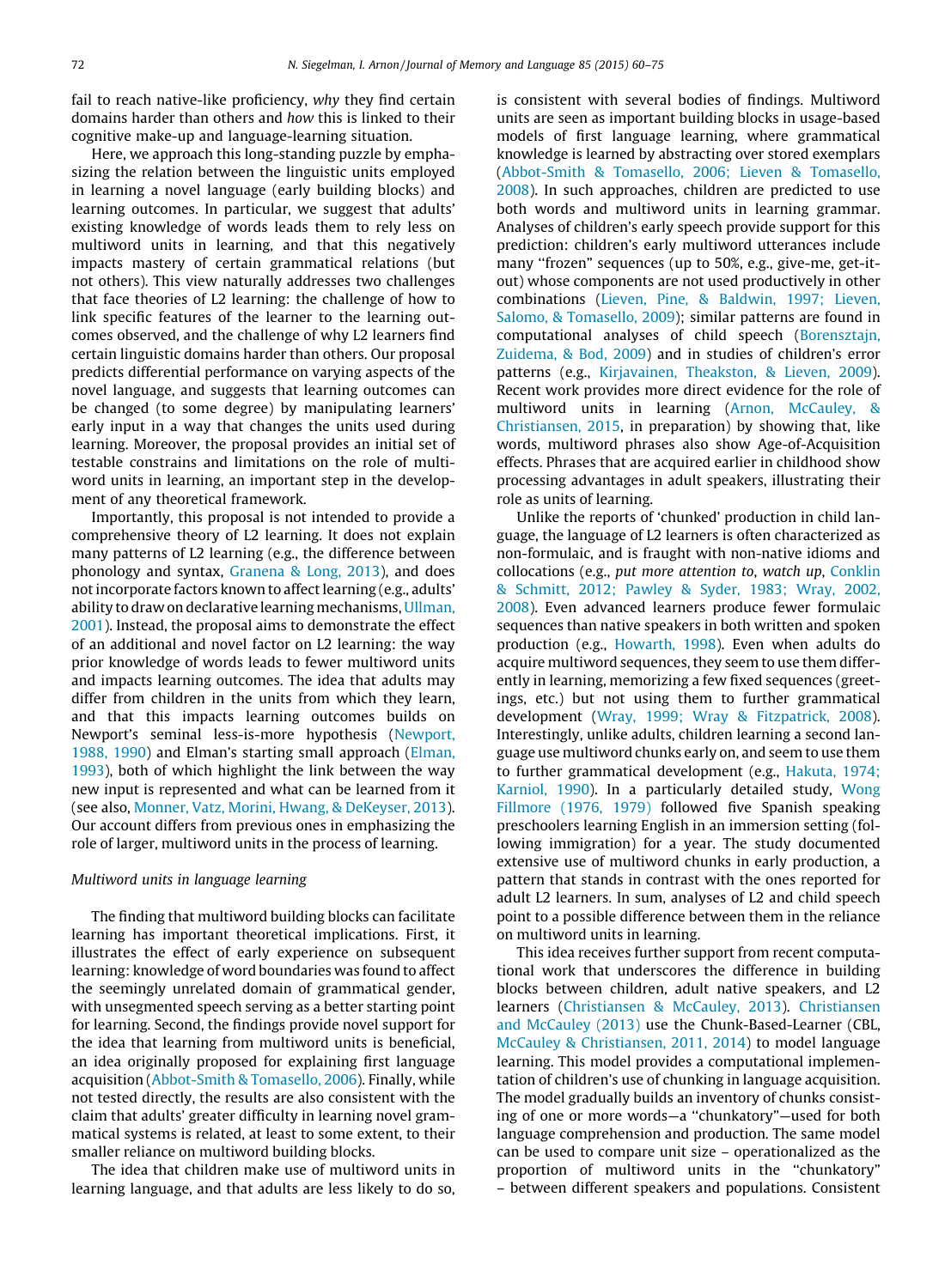with our predictions, the productions of L2 learners of German and English are less 'chunked' than matched productions by child and adult native speakers of those two languages [\(Christiansen & McCauley, 2013](#page-14-0)). Taken together, the findings reviewed provide support for the idea that infants and adults do differ in their reliance on multiword units, and that this may explain (some of) the differences between them. Much more research is needed, however, to substantiate this claim.

#### Learning multiple levels of language simultaneously

The results also raise interesting questions about the possible benefit of learning segmentation, meaning and grammar simultaneously. Participants in the unsegmented condition had to segment the speech while learning its components. Their better performance points to the possible advantage in learning multiple levels of language at the same time (in this case, segmentation and grammar). Learning from this kind of multilayered stimuli may also be more similar to what infants do during actual language acquisition ([Romberg & Saffran, 2013; Sahni, Seidenberg, &](#page-15-0) [Saffran, 2010](#page-15-0)). Nonetheless, much research in the field of language learning typically examines each process in isolation and in the absence of information from other levels (segmentation: e.g., [Newport & Aslin, 2004;](#page-15-0) rulelearning: e.g., [Marcus, Vijayan, Rao, & Vishton, 1999](#page-15-0); word learning: e.g., [Werker, Cohen, Lloyd, Casasola, & Stager,](#page-15-0) [1998\)](#page-15-0), ignoring the possible interactions between the different levels. However, recent work has explored the interactions between different levels of information. In the domain of word learning and segmentation, studies show that segmentation and word–object mapping can be learned in parallel after just a brief exposure, and that exposure to visual objects facilitates segmentation ([Cunillera, Camara, Laine, & Rodriguez-Fornells, 2010](#page-14-0)). Similarly, recent studies document the role of feedback between levels and the importance of big to small processes in phonetic learning: It was shown that both adults and infants use word-level information in forming phonetic categories, by assigning vowels to different categories when they appear consistently in different words ([Feldman, Griffiths, Goldwater, & Morgan, 2013; Feldman,](#page-14-0) [Myers, White, Griffiths, & Morgan, 2013](#page-14-0)). The current study joins existing ones in highlighting the importance of learning multiple domains simultaneously and provides novel evidence for the beneficial interaction between segmentation and grammatical learning.

In sum, we have provided evidence for the claim that early exposure to unsegmented input makes learners more likely to treat the article and noun as one unit, which in turn leads to better learning of article–noun pairing in certain cases, but not others. These findings illustrate the effect of experience on building blocks and the advantage of learning certain grammatical relations from multiword units. The findings highlight the complex interaction between experience, building blocks, and learning outcomes, offering a new perspective as to why adults struggle with learning a second language. From an applied perspective, our proposal has the potential to significantly alter how we teach adults a second language. By

investigating the way early units affect learning outcomes, and highlighting the role of larger chunks in learning, we may gain better understanding of the process of second language learning, and the way it differs from first language learning.

# Acknowledgments

We would like to thank Alex B. Fine for statistical advice and extensive feedback, Ram Frost, Stewart M. McCauley & Morten H. Christiansen for helpful discussions, and Tamar Johnson for her help in conducting the experiments. This work was supported by ISF grant number 527/12 awarded to IA.

### Appendix A. Items used in Experiment 1

| 1. Carrier phrase: os-ferpel-ti<br>2. Articles: se, fo<br>3. Nouns:<br>3.1. Nouns following the article fo: |                                                     |
|-------------------------------------------------------------------------------------------------------------|-----------------------------------------------------|
| Word                                                                                                        | Meaning                                             |
| gorok<br>panjol<br>toonbot<br>fertsot<br>perdip<br>etkot<br>3.2. Nouns following the article se:            | hike<br>television<br>clock<br>sock<br>house<br>key |
| Word                                                                                                        | Meaning                                             |
| hekloo<br>hertin<br>geesoo<br>slindot<br>jatree<br>sodap                                                    | bath<br>iron<br>hat<br>piano<br>cup<br>spoon        |

### Appendix B. Items used in Experiment 2

1. Carrier phrase: os-ferpel-ti

| 2. Articles: si, fo                  |            |
|--------------------------------------|------------|
| 3. Nouns:                            |            |
| 3.1. Nouns following the article fo: |            |
| Word                                 | Meaning    |
| gorok                                | bike       |
| panjol                               | television |
| toonbot                              | clock      |
| fertsot                              | sock       |
| perdip                               | house      |
| etkot                                | key        |
| 3.2. Nouns following the article se: |            |
| Word                                 | Meaning    |
| hekloo                               | camel      |
| hertin                               | COW        |
| geesoo                               | lion       |
| slindot                              | hen        |
| jatree                               | sheep      |
| sodap                                | turtle     |
|                                      |            |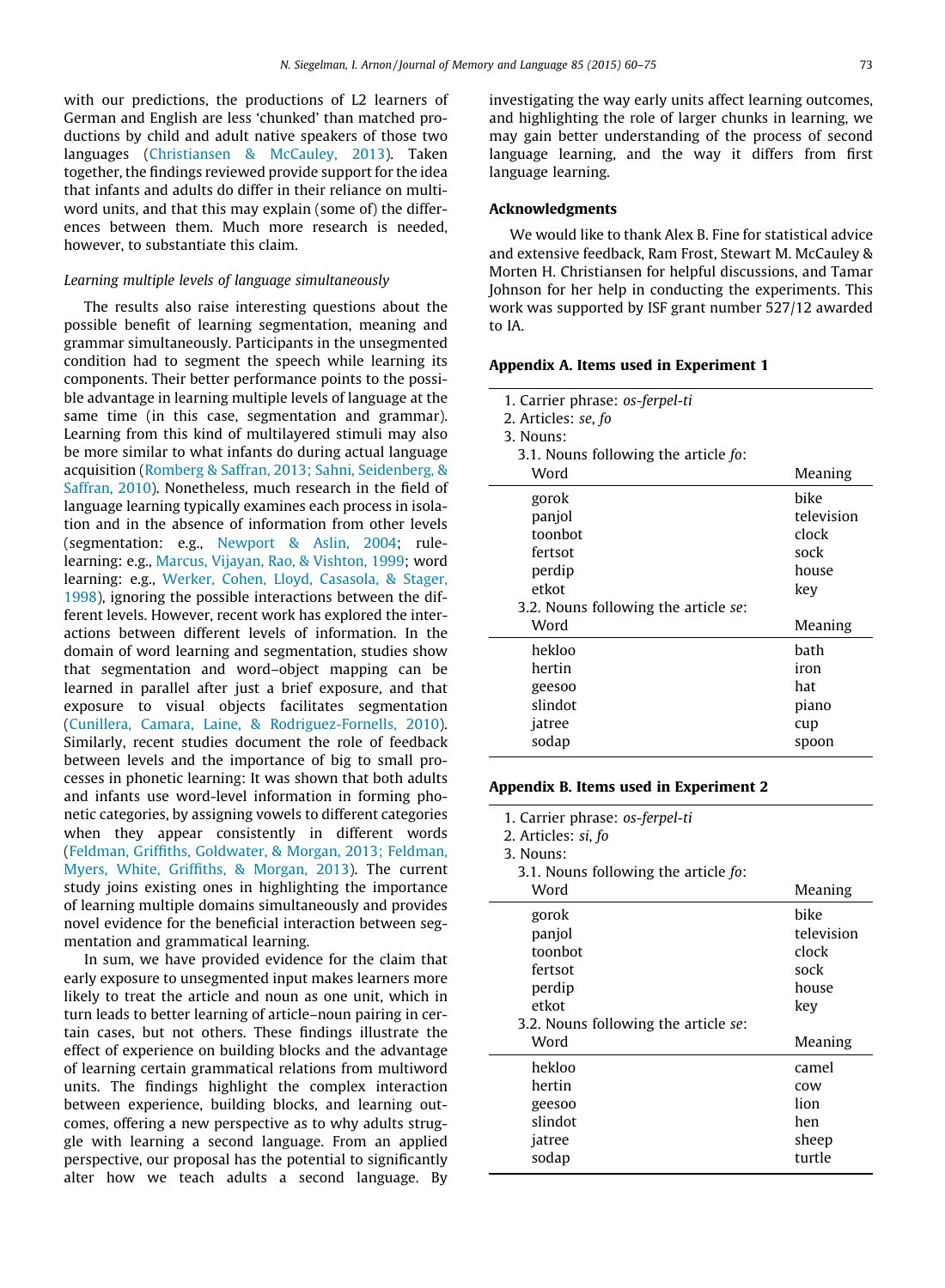### <span id="page-14-0"></span>Appendix C. Novel Items used in the generalization test in Experiment 2

| Word    | Meaning |
|---------|---------|
| romdee  | bath    |
| nemlik  | iron    |
| sidpal  | hat     |
| tilmoo  | piano   |
| famtog  | cup     |
| bagdee  | spoon   |
| fitloo  | donkey  |
| orteep  | dove    |
| dalku   | parrot  |
| pugtee  | ladybug |
| gertom  | snail   |
| pridmos | ant     |

# References

- [Abbot-Smith, K., & Tomasello, M. \(2006\). Exemplar-learning and](http://refhub.elsevier.com/S0749-596X(15)00095-9/h0005) [schematization in a usage based account of syntactic acquisition.](http://refhub.elsevier.com/S0749-596X(15)00095-9/h0005) [The Linguistic Review, 23](http://refhub.elsevier.com/S0749-596X(15)00095-9/h0005), 275–290.
- [Arnon, I., & Cohen Priva, U. \(2013\). More than words: The effect of multi](http://refhub.elsevier.com/S0749-596X(15)00095-9/h0010)[word frequency and constituency on phonetic duration.](http://refhub.elsevier.com/S0749-596X(15)00095-9/h0010) Language and [Speech, 56](http://refhub.elsevier.com/S0749-596X(15)00095-9/h0010), 349–373.
- Arnon, I., McCauley S.M., Christiansen, M.H. (2015). Age-of-Acquisition effects for multiword phrases, poster presented at the International Workshop on Statistical Learning, BCBL, June 2015.
- [Arnon, I., & Ramscar, M. \(2012\). Granularity and the acquisition of](http://refhub.elsevier.com/S0749-596X(15)00095-9/h0015) [grammatical gender: How order-of-acquisition affects what gets](http://refhub.elsevier.com/S0749-596X(15)00095-9/h0015) learned. [Cognition, 122](http://refhub.elsevier.com/S0749-596X(15)00095-9/h0015), 292–305.
- [Arnon, I., & Snider, N. \(2010\). More than words: Frequency effects for](http://refhub.elsevier.com/S0749-596X(15)00095-9/h0020) multiword phrases. [Journal of Memory and Language, 62](http://refhub.elsevier.com/S0749-596X(15)00095-9/h0020), 67–82.
- [Bannard, C., & Matthews, D. \(2008\). Stored word sequences in language](http://refhub.elsevier.com/S0749-596X(15)00095-9/h0025) learning. [Psychological Science, 19](http://refhub.elsevier.com/S0749-596X(15)00095-9/h0025), 241–248.
- [Barr, D. J., Levy, R., Scheepers, C., & Tily, H. J. \(2013\). Random effects](http://refhub.elsevier.com/S0749-596X(15)00095-9/h0030) [structure for confirmatory hypothesis testing: Keep it maximal.](http://refhub.elsevier.com/S0749-596X(15)00095-9/h0030) [Journal of Memory and Language, 68](http://refhub.elsevier.com/S0749-596X(15)00095-9/h0030), 255–278.
- Bates, D., Maechler, M., Bolker, B., & Walker, S. (2015). lme4: Linear mixedeffects models using Eigen and S4. R package version 1.1-8. <[http://](http://CRAN.R-project.org/package=lme4) [CRAN.R-project.org/package=lme4>](http://CRAN.R-project.org/package=lme4).
- [Birdsong, D. \(2009\). Age and the end state of second language acquisition.](http://refhub.elsevier.com/S0749-596X(15)00095-9/h0040) In W. Ritchie & T. Bhatia (Eds.), [The new handbook of second language](http://refhub.elsevier.com/S0749-596X(15)00095-9/h0040) acquisition[. Amsterdam: Elsevier](http://refhub.elsevier.com/S0749-596X(15)00095-9/h0040).
- [Boersma, P. \(2001\). Praat, a system for doing phonetics by computer.](http://refhub.elsevier.com/S0749-596X(15)00095-9/h0045) Glot [International, 5](http://refhub.elsevier.com/S0749-596X(15)00095-9/h0045), 341–345.
- [Borensztajn, G., Zuidema, W., & Bod, R. \(2009\). Children's grammars grow](http://refhub.elsevier.com/S0749-596X(15)00095-9/h0050) more abstract with age. [Topics in Cognitive Science, 1](http://refhub.elsevier.com/S0749-596X(15)00095-9/h0050), 175–188.
- [Bybee, J. L. \(1998\). The emergent lexicon. In M. C. Gruber, D. Higgins, K. S.](http://refhub.elsevier.com/S0749-596X(15)00095-9/h0055) Olson, & T. Wysocki (Eds.), [Proceedings of the Chicago Linguistic Society](http://refhub.elsevier.com/S0749-596X(15)00095-9/h0055) 34: The panels [\(pp. 421–435\). Chicago: Chicago Linguistic Society.](http://refhub.elsevier.com/S0749-596X(15)00095-9/h0055)
- Christiansen, M. H., & McCauley, S. M. (2013). Computational investigations of multiword chunks in language learning. Paper presented at a symposium on multiword sequences as building blocks for language: Insights into first and second language learning at the 35th annual conference of the Cognitive Science Society, Berlin, Germany.
- [Christiansen, M. H., & Chater, N. \(2015\). The now-or-never bottleneck: A](http://refhub.elsevier.com/S0749-596X(15)00095-9/h0065) [fundamental constraint on language.](http://refhub.elsevier.com/S0749-596X(15)00095-9/h0065) Behavioral and Brain Sciences.
- [Clahsen, H., & Felser, C. \(2006\). Grammatical processing in language](http://refhub.elsevier.com/S0749-596X(15)00095-9/h0070) learners. [Applied Psycholinguistics, 27](http://refhub.elsevier.com/S0749-596X(15)00095-9/h0070), 3–42.
- [Clahsen, H., Felser, C., Sato, M., & Silva, R. \(2010\). Morphological structure](http://refhub.elsevier.com/S0749-596X(15)00095-9/h0075) [in native and nonnative language processing.](http://refhub.elsevier.com/S0749-596X(15)00095-9/h0075) Language Learning, 60, [21–43](http://refhub.elsevier.com/S0749-596X(15)00095-9/h0075).
- [Conklin, K., & Schmitt, N. \(2012\). The processing of formulaic language.](http://refhub.elsevier.com/S0749-596X(15)00095-9/h0080) [Annual Review of Applied Linguistics, 32](http://refhub.elsevier.com/S0749-596X(15)00095-9/h0080), 45–61.
- Corbett, G. G. (1991). Gender[. Cambridge, UK: Cambridge University Press.](http://refhub.elsevier.com/S0749-596X(15)00095-9/h0085)
- [Cunillera, T., Camara, E., Laine, M., & Rodriguez-Fornells, A. \(2010\). Speech](http://refhub.elsevier.com/S0749-596X(15)00095-9/h0090) [segmentation is facilitated by visual cues.](http://refhub.elsevier.com/S0749-596X(15)00095-9/h0090) The Quarterly Journal of [Experimental Psychology, 63](http://refhub.elsevier.com/S0749-596X(15)00095-9/h0090), 260–274.
- [Dahan, D., Swingley, D., Tanenhaus, M. K., & Magnuson, J. S. \(2000\).](http://refhub.elsevier.com/S0749-596X(15)00095-9/h0095) [Linguistic gender and spoken-word recognition in French.](http://refhub.elsevier.com/S0749-596X(15)00095-9/h0095) Journal of [Memory and Language, 42](http://refhub.elsevier.com/S0749-596X(15)00095-9/h0095), 465–480.
- [DeKeyser, R. M. \(2005\). What makes learning second language grammar](http://refhub.elsevier.com/S0749-596X(15)00095-9/h0100) [difficult? A review of issues.](http://refhub.elsevier.com/S0749-596X(15)00095-9/h0100) Language Learning, 55, 1–25.
- [DeKeyser, R. M. \(2012\). Age effects in second language learning. In S. Gass](http://refhub.elsevier.com/S0749-596X(15)00095-9/h0105) & A. Mackey (Eds.), [Handbook of second language acquisition](http://refhub.elsevier.com/S0749-596X(15)00095-9/h0105) [\(pp. 442–460\). London: Routledge](http://refhub.elsevier.com/S0749-596X(15)00095-9/h0105).
- [Dussias, P. E., Valdés Kroff, J. R., Guzzardo Tamargo, R. E., & Gerfen, C.](http://refhub.elsevier.com/S0749-596X(15)00095-9/h9000) [\(2013\). When gender and looking go hand in hand: Grammatical](http://refhub.elsevier.com/S0749-596X(15)00095-9/h9000) [gender processing in L2 Spanish.](http://refhub.elsevier.com/S0749-596X(15)00095-9/h9000) Studies in Second Language [Acquisition, 35](http://refhub.elsevier.com/S0749-596X(15)00095-9/h9000), 353–387.
- [Ellis, N. C. \(2006\). Selective attention and transfer phenomena in L2](http://refhub.elsevier.com/S0749-596X(15)00095-9/h0110) [acquisition: Contingency, cue competition, salience, interference,](http://refhub.elsevier.com/S0749-596X(15)00095-9/h0110) [overshadowing, blocking, and perceptual learning.](http://refhub.elsevier.com/S0749-596X(15)00095-9/h0110) Applied [Linguistics, 27](http://refhub.elsevier.com/S0749-596X(15)00095-9/h0110), 164–194.
- [Ellis, N. C., & Sagarra, N. \(2010\). The bounds of adult language acquisition:](http://refhub.elsevier.com/S0749-596X(15)00095-9/h0115) Blocking and learned attention. [Studies in Second Language Acquisition,](http://refhub.elsevier.com/S0749-596X(15)00095-9/h0115) 32[\(4\), 553–580](http://refhub.elsevier.com/S0749-596X(15)00095-9/h0115).
- [Elman, J. L. \(1993\). Learning and development in neural networks: The](http://refhub.elsevier.com/S0749-596X(15)00095-9/h0120) [importance of starting small.](http://refhub.elsevier.com/S0749-596X(15)00095-9/h0120) Cognition, 48, 71–99.
- [Elman, J. L. \(2009\). On the meaning of words and dinosaur bones: Lexical](http://refhub.elsevier.com/S0749-596X(15)00095-9/h0125) [knowledge without a lexicon.](http://refhub.elsevier.com/S0749-596X(15)00095-9/h0125) Cognitive Science, 33, 547–582.
- [Feldman, N. H., Griffiths, T. L., Goldwater, S., & Morgan, J. L. \(2013a\). A role](http://refhub.elsevier.com/S0749-596X(15)00095-9/h0130) [for the developing lexicon in phonetic category acquisition.](http://refhub.elsevier.com/S0749-596X(15)00095-9/h0130) [Psychological Review, 120](http://refhub.elsevier.com/S0749-596X(15)00095-9/h0130), 751–778.
- [Feldman, N. H., Myers, E. B., White, K. S., Griffiths, T. L., & Morgan, J. L.](http://refhub.elsevier.com/S0749-596X(15)00095-9/h0135) [\(2013b\). Word-level information influences phonetic learning in](http://refhub.elsevier.com/S0749-596X(15)00095-9/h0135) [adults and infants.](http://refhub.elsevier.com/S0749-596X(15)00095-9/h0135) Cognition, 127, 427–438.
- [Ferman, S., & Karni, A. \(2010\). No childhood advantage in the acquisition](http://refhub.elsevier.com/S0749-596X(15)00095-9/h0140) [of skill in using an artificial language rule.](http://refhub.elsevier.com/S0749-596X(15)00095-9/h0140) PLoS ONE, 5, e13648.
- [Finn, A. S., & Hudson Kam, C. L. \(2008\). The curse of knowledge: First](http://refhub.elsevier.com/S0749-596X(15)00095-9/h0150) [language knowledge impairs adult learners' use of novel statistics for](http://refhub.elsevier.com/S0749-596X(15)00095-9/h0150) [word segmentation.](http://refhub.elsevier.com/S0749-596X(15)00095-9/h0150) Cognition, 108, 477–499.
- [Finn, A. S., & Hudson Kam, C. L. \(2015\). Why segmentation matters:](http://refhub.elsevier.com/S0749-596X(15)00095-9/h0155) [Experience-driven segmentation errors impair ''morpheme" learning.](http://refhub.elsevier.com/S0749-596X(15)00095-9/h0155) [Journal of Experimental Psychology: Language, Memory, and Cognition](http://refhub.elsevier.com/S0749-596X(15)00095-9/h0155).
- [Granena, G., & Long, M. H. \(2013\). Age of onset, length of residence,](http://refhub.elsevier.com/S0749-596X(15)00095-9/h0160) [language aptitude, and ultimate L2 attainment in three linguistic](http://refhub.elsevier.com/S0749-596X(15)00095-9/h0160) domains. [Second Language Research, 29](http://refhub.elsevier.com/S0749-596X(15)00095-9/h0160), 311–343.
- [Grüter, T., Lew-Williams, C., & Fernald, A. \(2012\). Grammatical gender in](http://refhub.elsevier.com/S0749-596X(15)00095-9/h0165) [L2: A production or a real-time processing problem?](http://refhub.elsevier.com/S0749-596X(15)00095-9/h0165) Second Language [Research, 28](http://refhub.elsevier.com/S0749-596X(15)00095-9/h0165), 191–215.
- [Hakuta, K. \(1974\). Prefabricated patterns and the emergence of structure](http://refhub.elsevier.com/S0749-596X(15)00095-9/h0170) [in second language acquisition.](http://refhub.elsevier.com/S0749-596X(15)00095-9/h0170) Language Learning, 24, 287–297.
- [Hansen, L., & Chen, Y. L. \(2001\). What counts in the acquisition and](http://refhub.elsevier.com/S0749-596X(15)00095-9/h0175) [attribution of numeral classifiers?](http://refhub.elsevier.com/S0749-596X(15)00095-9/h0175) JALT Journal, 23, 90–110.
- [Howarth, P. \(1998\). Phraseology and second language proficiency.](http://refhub.elsevier.com/S0749-596X(15)00095-9/h0180) Applied [Linguistics, 19](http://refhub.elsevier.com/S0749-596X(15)00095-9/h0180), 24–44.
- [Jaeger, T. F. \(2008\). Categorical data analysis: Away from ANOVAs](http://refhub.elsevier.com/S0749-596X(15)00095-9/h0185) [\(transformation or not\) and towards logit mixed models.](http://refhub.elsevier.com/S0749-596X(15)00095-9/h0185) Journal of [Memory and Language, 59](http://refhub.elsevier.com/S0749-596X(15)00095-9/h0185), 434–446.
- James, W. (1890). [The principles of psychology](http://refhub.elsevier.com/S0749-596X(15)00095-9/h0190) (Vol. I). New York: Holt.
- [Jiang, N. \(2004\). Morphological insensitivity in second language](http://refhub.elsevier.com/S0749-596X(15)00095-9/h0195) processing. [Applied Psycholinguistics, 25](http://refhub.elsevier.com/S0749-596X(15)00095-9/h0195), 603–634.
- [Johnson, J. S., & Newport, E. L. \(1989\). Critical period effects in second](http://refhub.elsevier.com/S0749-596X(15)00095-9/h0200) [language learning: The influence of maturational state on the](http://refhub.elsevier.com/S0749-596X(15)00095-9/h0200) [acquisition of English as a second language.](http://refhub.elsevier.com/S0749-596X(15)00095-9/h0200) Cognitive Psychology, 21, [60–99](http://refhub.elsevier.com/S0749-596X(15)00095-9/h0200).
- [Junge, C., Kooijman, V., Hagoort, P., & Cutler, A. \(2012\). Rapid recognition](http://refhub.elsevier.com/S0749-596X(15)00095-9/h0205) [at 10 months as a predictor of language development.](http://refhub.elsevier.com/S0749-596X(15)00095-9/h0205) Developmental [Science, 15](http://refhub.elsevier.com/S0749-596X(15)00095-9/h0205), 463–473.
- [Kamin, L. J. \(1969\). Predictability, surprise, attention, and conditioning. In](http://refhub.elsevier.com/S0749-596X(15)00095-9/h0210) B. Campbell & R. Church (Eds.), [Punishment and aversive behavior](http://refhub.elsevier.com/S0749-596X(15)00095-9/h0210). New [York: Appleton-Century-Crofts](http://refhub.elsevier.com/S0749-596X(15)00095-9/h0210).
- [Karniol, R. \(1990\). Second language acquisition via immersion in daycare.](http://refhub.elsevier.com/S0749-596X(15)00095-9/h0215) [Journal of Child Language, 17](http://refhub.elsevier.com/S0749-596X(15)00095-9/h0215), 147–170.
- [Kirjavainen, M. M. M., Theakston, A. L., & Lieven, E. V. \(2009\). Can input](http://refhub.elsevier.com/S0749-596X(15)00095-9/h0220) [explain children's me-for-I errors?](http://refhub.elsevier.com/S0749-596X(15)00095-9/h0220) Journal of Child Language, 36, [1091–1114.](http://refhub.elsevier.com/S0749-596X(15)00095-9/h0220)
- [Krashen, S. D., Long, M. A., & Scarcella, R. \(1979\). Age, rate, and eventual](http://refhub.elsevier.com/S0749-596X(15)00095-9/h0225) [attainment in second language acquisition.](http://refhub.elsevier.com/S0749-596X(15)00095-9/h0225) TESOL Quarterly, 13, [573–582.](http://refhub.elsevier.com/S0749-596X(15)00095-9/h0225)
- [Kuhl, P. K. \(2000\). A new view of language acquisition.](http://refhub.elsevier.com/S0749-596X(15)00095-9/h0230) Proceedings of the [National Academy of Science, 97](http://refhub.elsevier.com/S0749-596X(15)00095-9/h0230), 11850–11857.
- Lenneberg, E. H. (1967). [Biological foundations of language](http://refhub.elsevier.com/S0749-596X(15)00095-9/h0235). Wiley.
- Lew-Williams, C., & Fernald, A. (2009). Fluency in using morphosyntactic cues to establish reference: How do native and non-native speakers differ. In Proceedings of the 33rd annual Boston University conference on language development.
- [Lew-Williams, C., & Fernald, A. \(2007\). Young children learning Spanish](http://refhub.elsevier.com/S0749-596X(15)00095-9/h0245) [make rapid use of grammatical gender in spoken word recognition.](http://refhub.elsevier.com/S0749-596X(15)00095-9/h0245) [Psychological Science, 18](http://refhub.elsevier.com/S0749-596X(15)00095-9/h0245), 193–198.